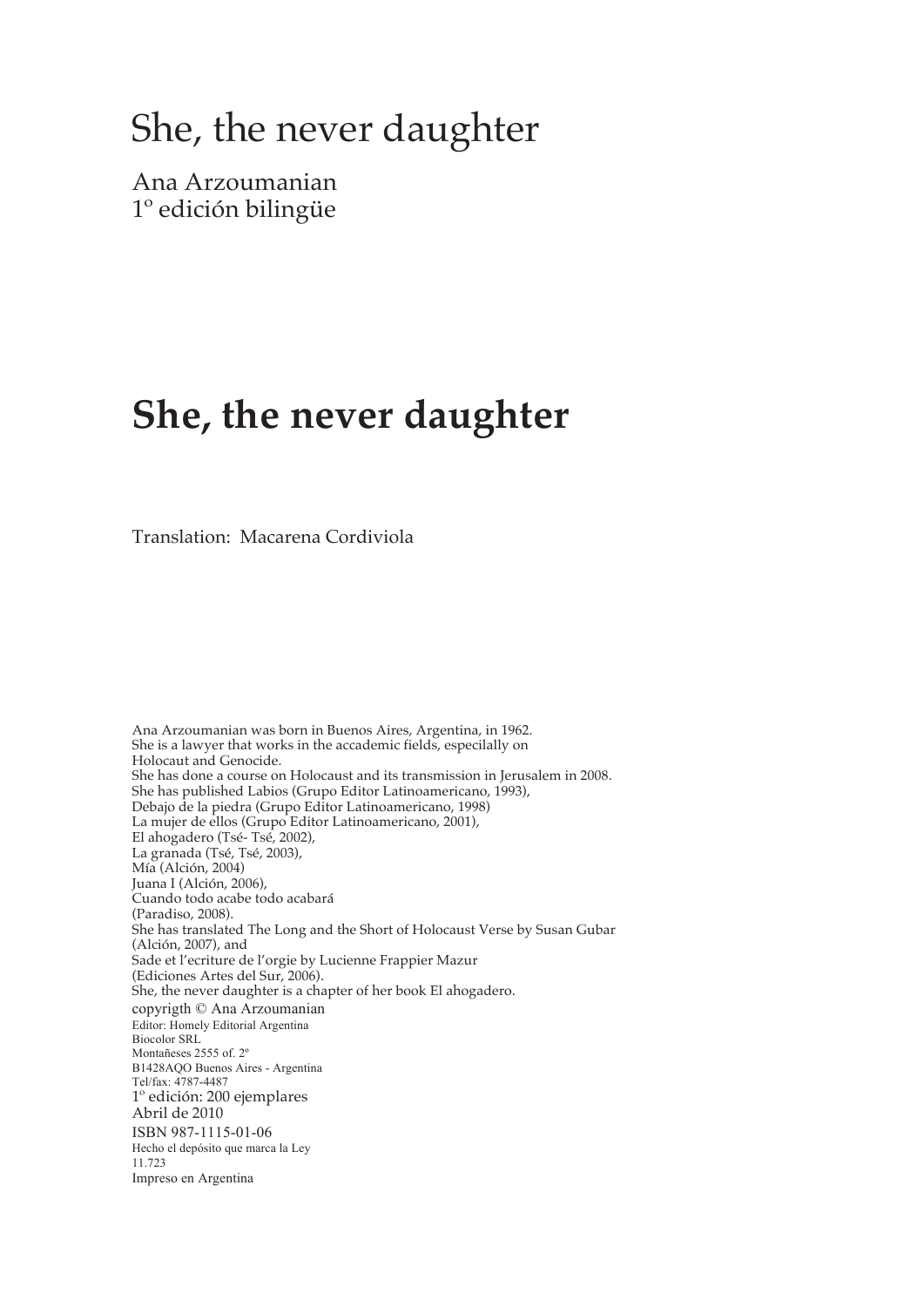*Printed in Argentina* Arzoumanian, Ana She, the never daughter - 1a. ed. Buenos Aires : Homely, 2010 48 p. ; 20x15 cm. ISBN 987-1115-01-06 1.Poesía. Título COD 992.22 "...and I saw the flayed nerve, the unhealable face-wound which was all you had for courage" Ted Hughes "Birthday Letters"

1-

Everything started with a lie, fumigating. Puffs of stink in the hands, combustion of blows in the country emptied out of bodies; religious stroke of disinfection.

2- Dash out in long steps, grandma, run, don't turn back, they are there, run, they're watching you; to the other side, pretend, now pretend, don't scream, who would help you now if it's only you to play; ease off that thing inside, be patient, they are only bodies threatening you, guarding you, only bodies squashing and packing. Like a slave without master who implores not, who has nobody to pray, be patient and forget; soon the last one will be at bay,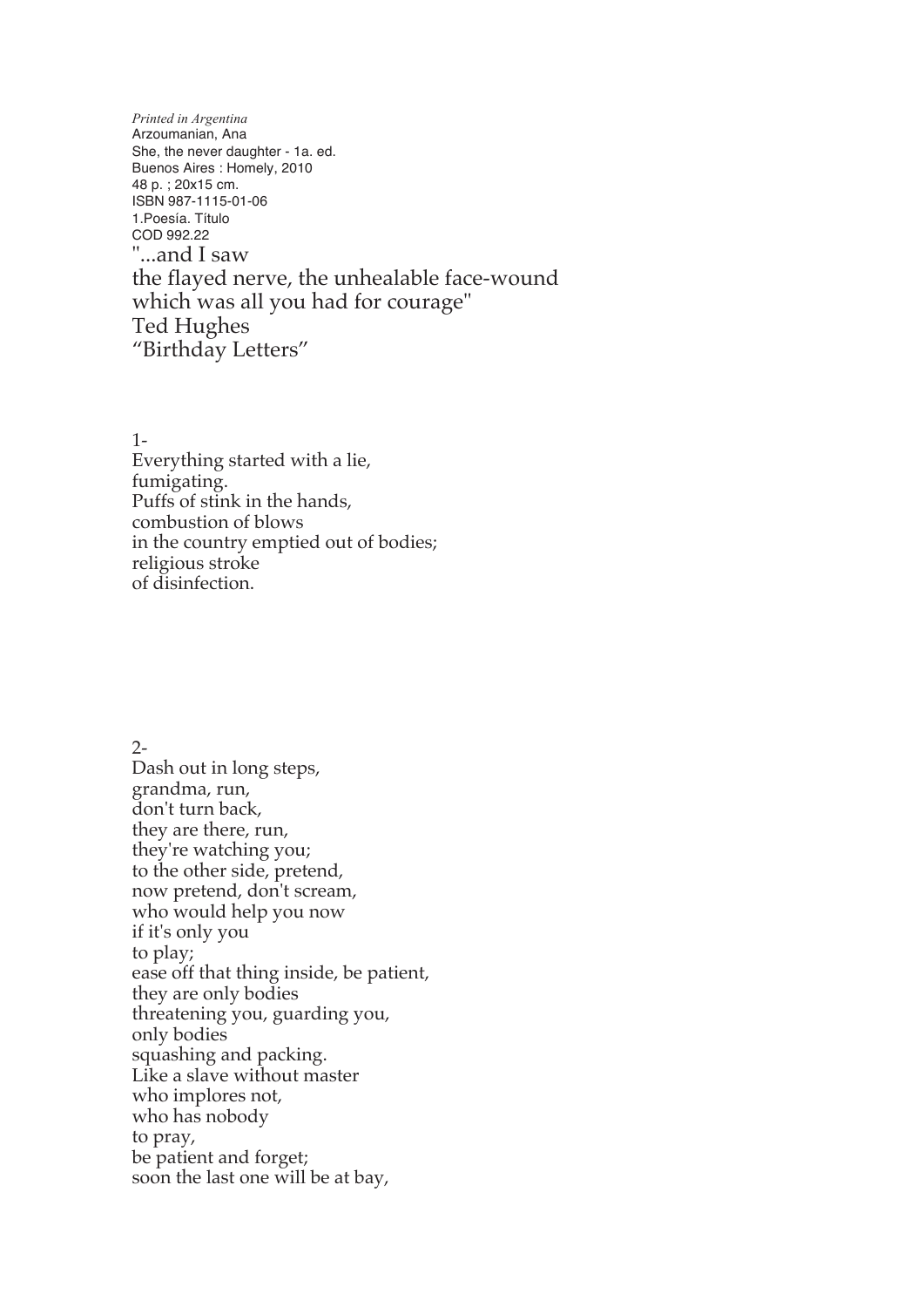finally burned the last one and you'll be dead. Don't try to put your legs together, already off, don't you see?, although they've shaken the olive-coloured skin of fury, don't be restless, you see little by little nothing's left, keep yourself in the fingers, stay inert, keep the strangulation of nails, and don't play dead; it's the same, it'll be the same, now I'll be the substitute, grandma, who expresses herself in your omitted place, who plays your role in my throat.

3-

Did you see the grimace? Did the rumpus have teeth eyes, that thing peeled hitting you, convulsive batch of sperm? Like this, without broom your nuptial pubes, without blade fresh of desire, so harmless, so fearful; don't cry, grandma, every three hours they harden my breasts pain, pains the shriek of your hunger calling me, the thirst of washing yourself in blood inside me.

4- You tried to fool them, kept your breasts under a long shirt, your hips under baggy trousers,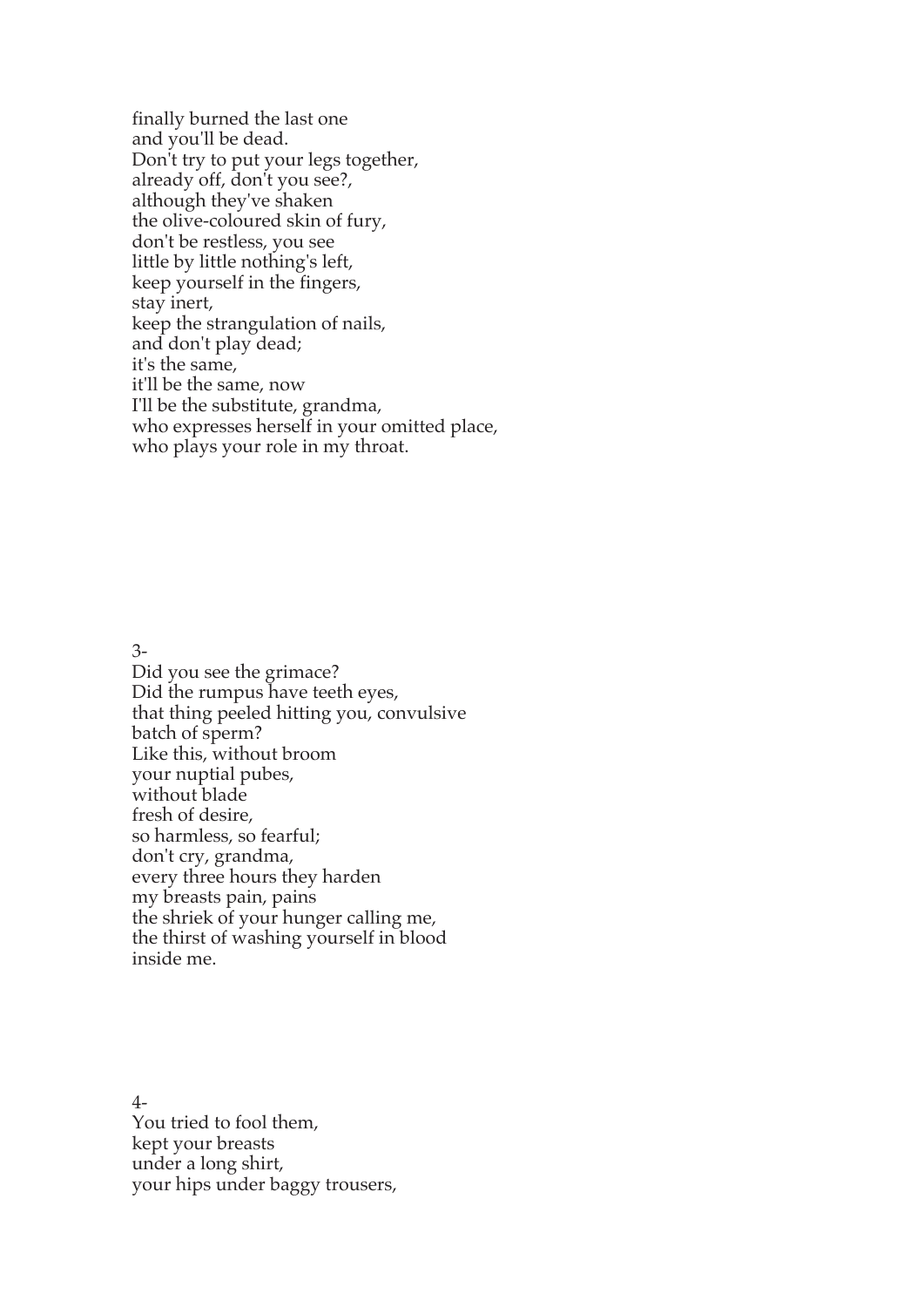put on your brother's shoes. You wanted to avoid, escaped. But they stood in your way, they swore by their blood to water with semen the mad land, and they caught you, didn't believe in the drive of your buttocks, in your pubis coming, which inexhaustible, you postponed. Their eyes crossed and you couldn't get away; like this, mad they crowed together copious, like this, in contortions the guillotine rose in-between their legs. Later, you fixed your waist, your hair, like one standing up from a lover's couch; but then you had no clothes, no one to lend you a skirt, no ribbon for your head now that you fool no one, now that everybody knows and I look at you, and I don't take my eyes off, now that I look tired of looking.

5-

After the scene they threw your clothes into a dump, and you, almost without realising, fall asleep. After the scene you surrendered the belly, its linear crack, your domestic pubes in-between the thighs.

A sleepwalker who feels no more the rip, a sleepwalker sleeps in the children's room, walks in corset; moves around the house with his tongue inside, with his tongue grinding the teeth. She would be ashamed, that blush of who has something to lose, if she had a visage.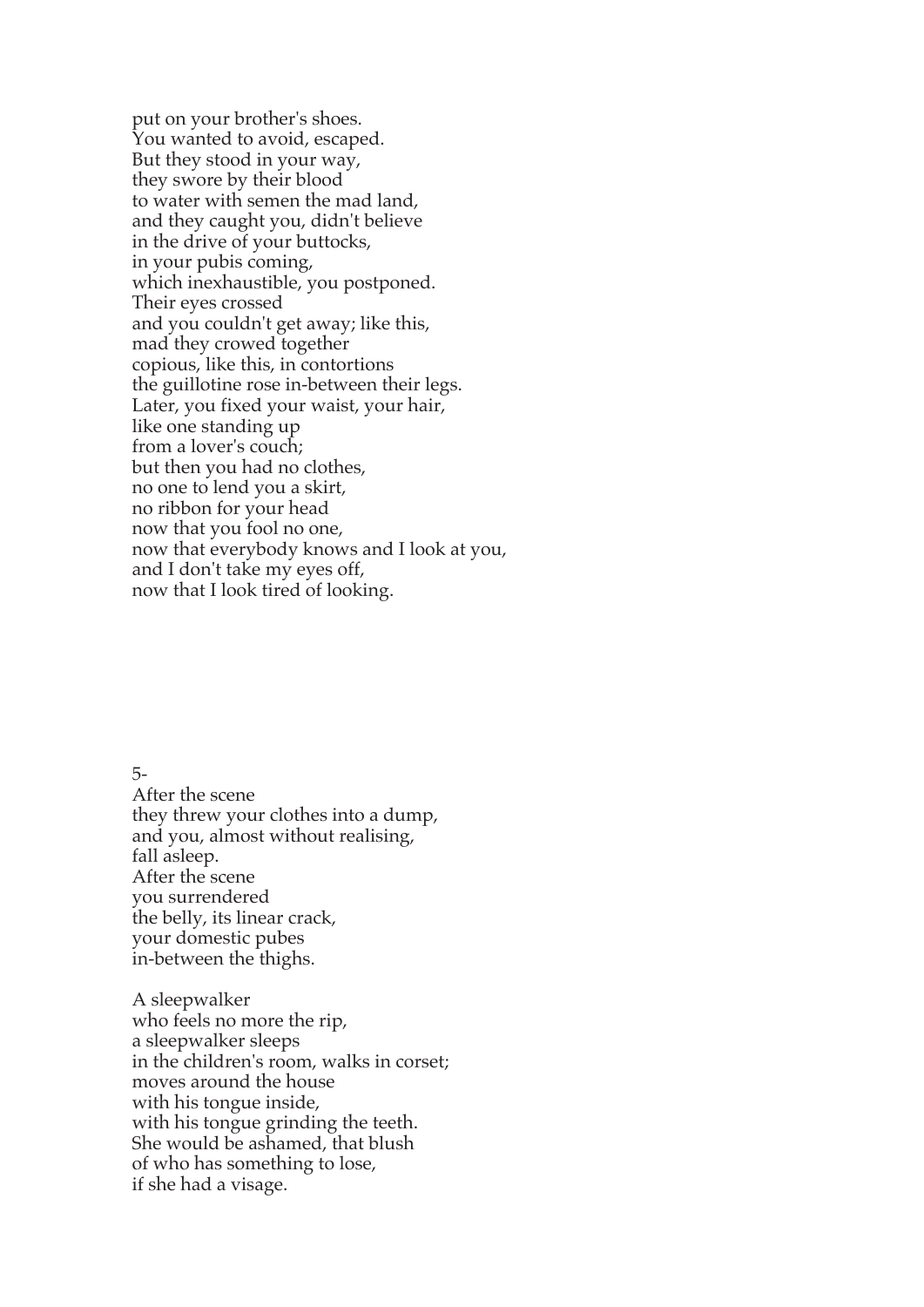But in that house she walks with eyes splashed by little drops with no light, darker than the absence of light, darker, more viscous.

After the scene, others defiled, stuck her body, her clothes on a little lace on the rope in the family house patio on the rope in the terrace patio the terrace that looked into a blind alley, and the tongue inside, and a flat discus; your face a flat discus that could be used to fling, a discus of athletes, gladiators, a discus that would go faster as faster thrown, a circular sheet of stone or metal, a wafer, a plate, things repeated many times, things like larvae, sutures, fetid constriction of visage.

#### 6-

You couldn't go back without food; it was better to sneak away, better to hide anywhere and see blood running like the neck of a chicken, to see through blood the clucking of the chicken's neck as when you were a child; to see that thing frowning, writhing something bending and swirling, a cohort of evilness, an army of furious deformed voices, and the head like a glove inside out and the blood which runs splashing your skirt empty of food, empty of chances to go back. Then, so that they hear not, so as to erase your mark, because you couldn't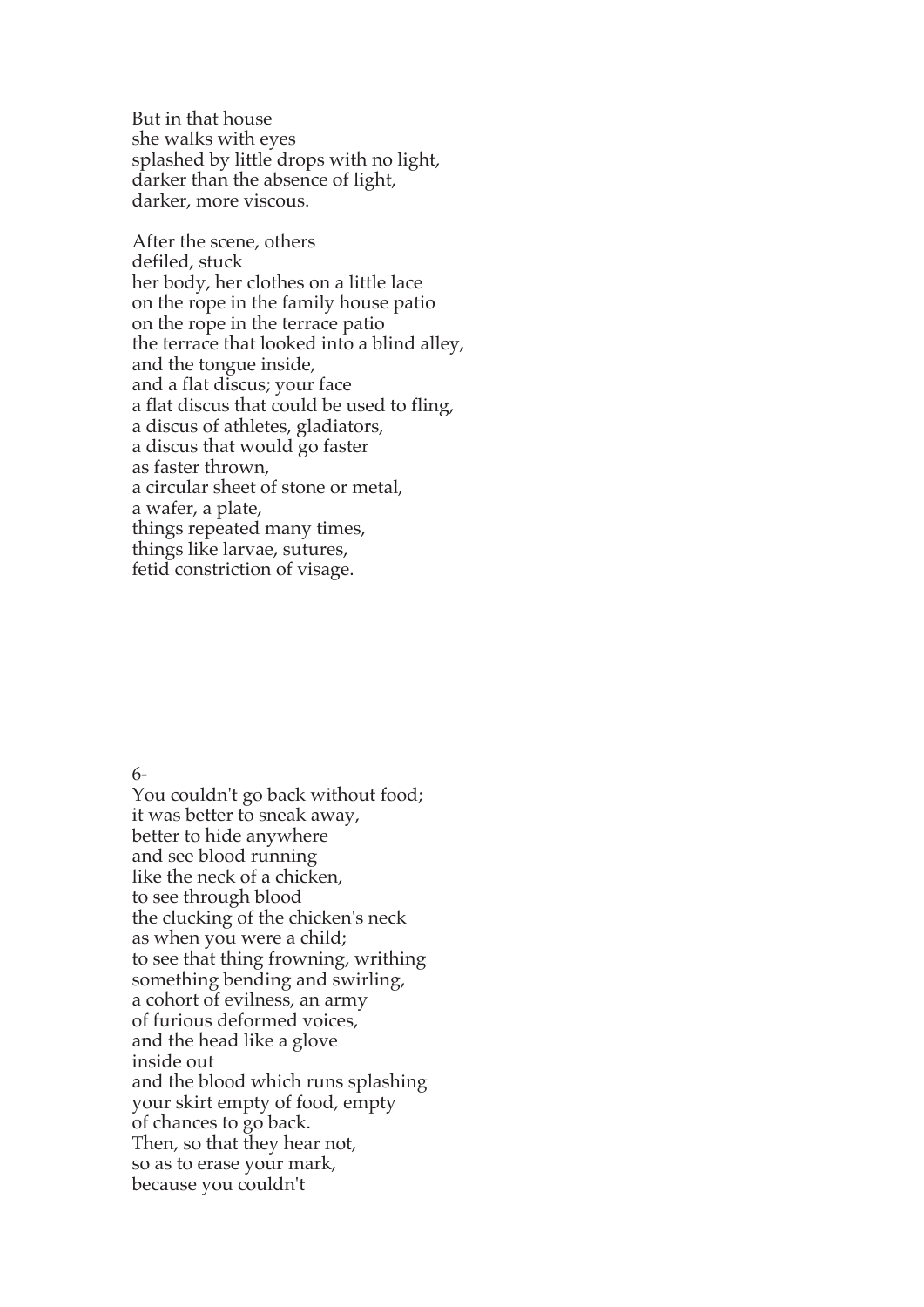go back without food, I'll say it straight, grandma, you walked blind like an acrobat pirouetting on the tightrope, blind, because there was no one, for nothing your steps the silence and to breathe fresh air in the box seat, for nothing that kind of pulpit where to measure your feet, to raise your hair towards the lights thinking "look what a pirouette, observe such skills"; I'll say it straight, grandma, the circus is empty, now it's me who picks up from your white panties little diamonds which made its cavity iridescent from below.

7-

And the other blood which runs not, which smells the acid of women whose blood runs not. The suture of their legs, its sharp stiffness, something mutilated invisible on the sand, on the sand to the sea, to the sea that swallows the ship; on the sand of exile dissolving drinking jars with moles, and the air overcast, concave, shovelfuls in the breath, pushing dragging shabby dresses of women whose blood runs not.

8- Death isn't quiet, makes noise the trigger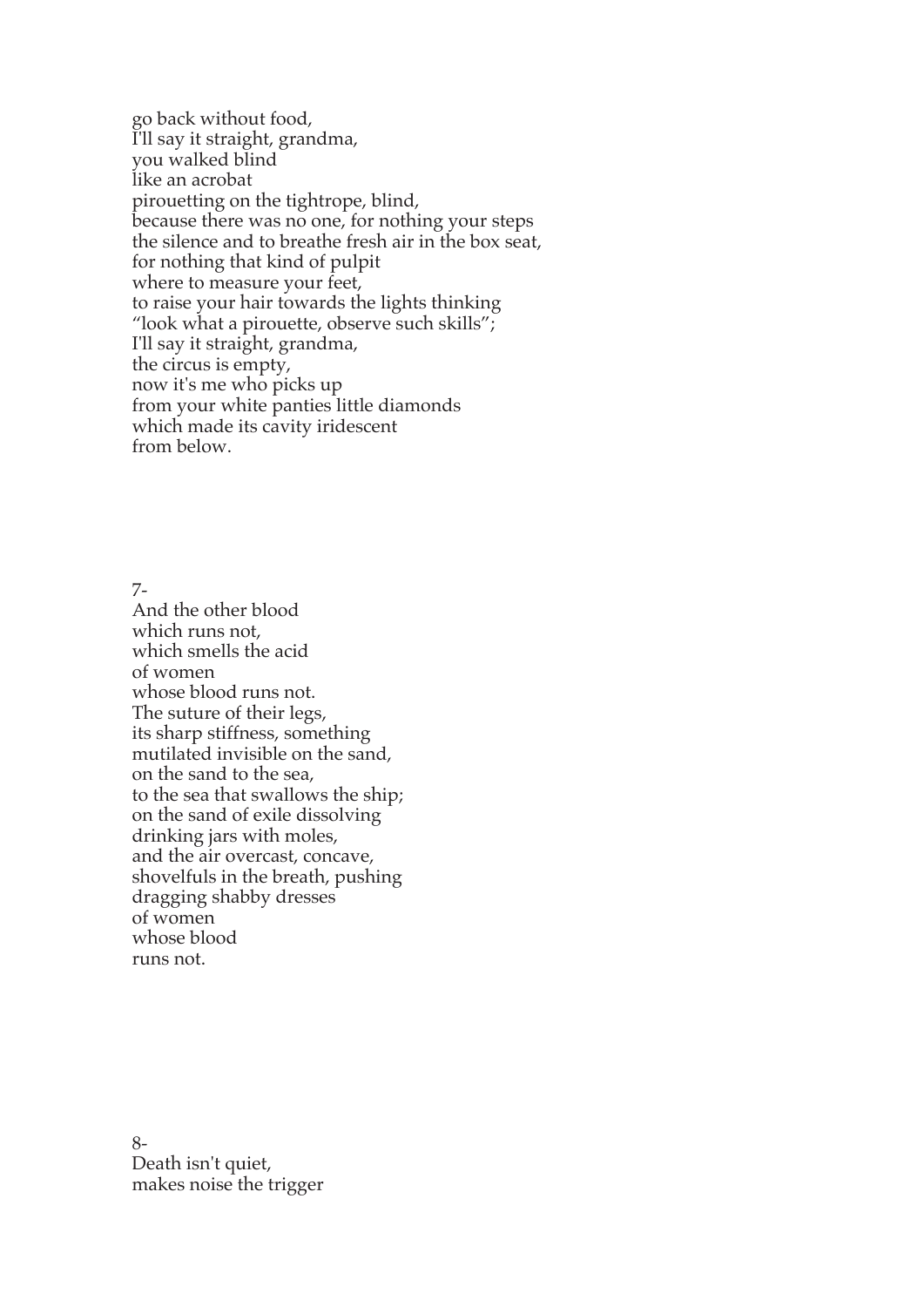noise the plate. For her, death makes noise like a scourer rubbing its stiff roughness. Then she sings, sings to hear not; it's easy for her to stroll with the orchestra, with all the tightened shouting. But then it rises, begins, makes noise, groans the outcry, and she sings to hear not the uninhibited breath, the roar of doleful mothers, blusterous accumulation of steel. She sings la-la-la the shot on the neck the temples. If they force her, it's easy not to hear the blow from a stone, therefore she sings and sings under the compressed tide of her voice to drown death in vaults.

#### 9-

She decided not to get older, anyway, she wasn't sure of her age, whether at the sowing season, or when the neighbour gave birth or when her brother got sick a year more two less, three years older, four younger; she wouldn't grow. Orphan since uncertain date, orphan of father as if you say ownerless as if you say a tenement, a tenement house her body usurped, usurped the bedroom, the patio, usurped the kitchen where she crushed meat ground it, made purée for the toothless. Bestially mechanical to have no more father, not to get older;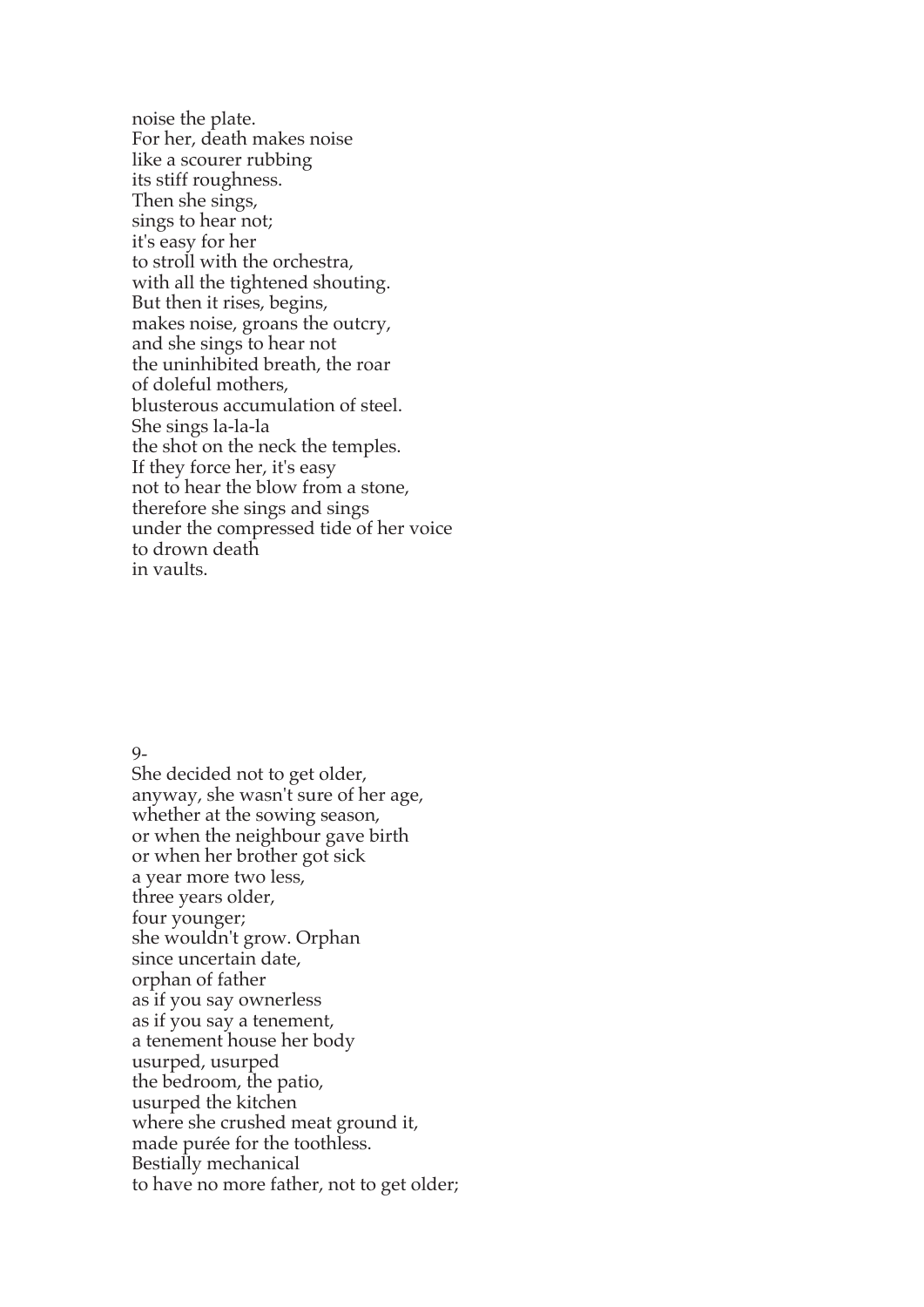mechanical the dirty parade and the wounded smell of that legion of grimaces, mechanical the crack crack of teeth in the looseness of lips. It wasn't necessary a father, as weren't necessary sheets for the semen leftovers, there, held from the front door; because she was willing and had no father. She, insistent indulgence in crushing.

### 10-

She didn't speak for a few days, nothing to voice; petrified in her throat a squeezed flow of ants, an accumulation of ropes, columns of fume sticky with insects, weirdoes, a packed heap of cloths in her throat yard, where she keeps a numb rusty water, in that bowl, there, atrophy of heartbeat, not in verse her fear.

11- The rest was to conceal what she'd no more be, what she no more was, the down she chokes with, tenuous pubes of her language.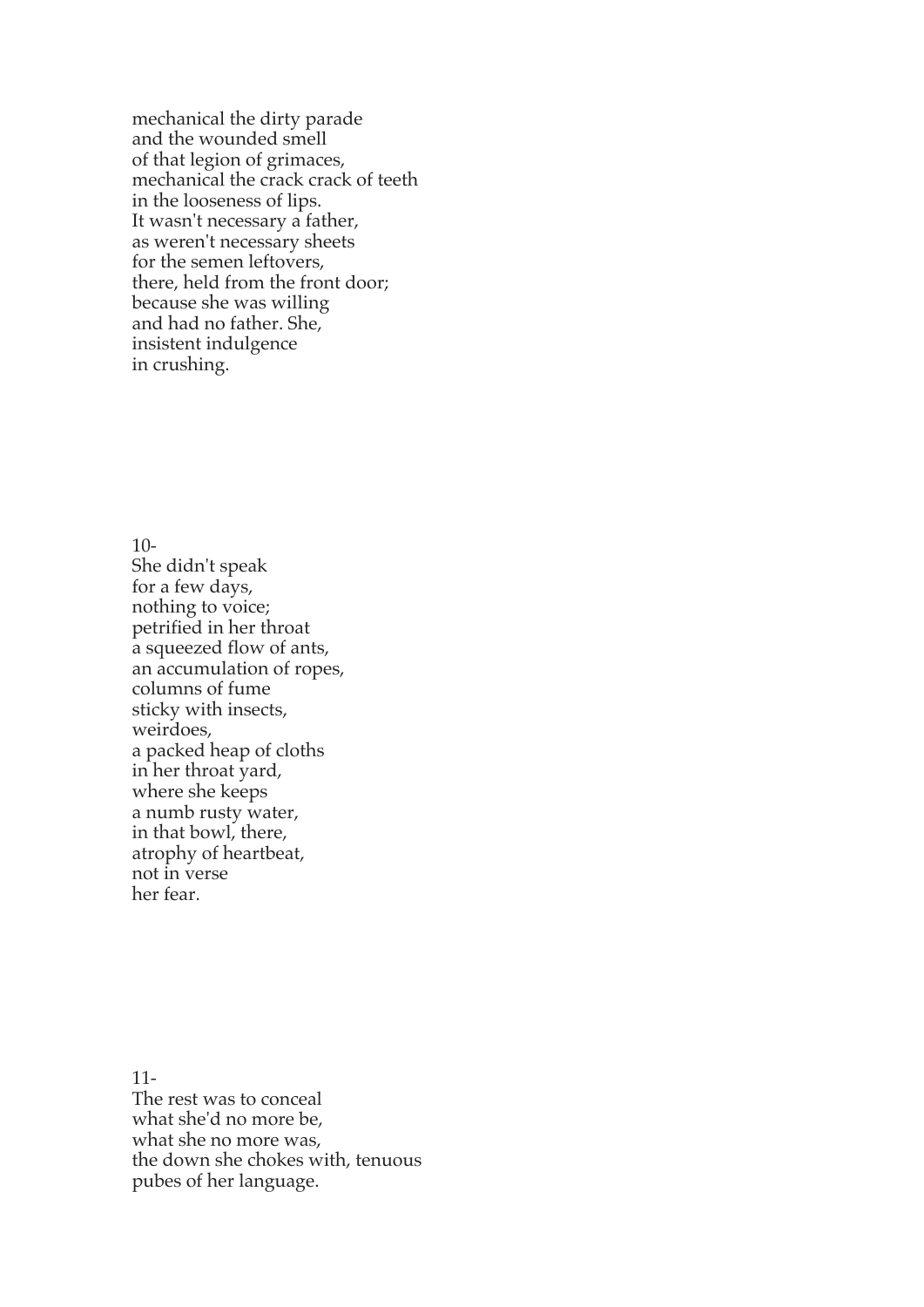In the pharynx gullet a meticulous mark of grime, filth under the sofas, rubbish nobody wipes, the language she conceals to speak.

12- She is undressed; tiny little feet, pubes on the cheek. As is right and proper, she allows, she, the never daughter, obeys. But, what do you have there, which excuse in the shady hollow if it's they who go to the sink, who go and scrub the greasy side, lips make them sick, oppression, saliva, plenty of water like waste gnawing, that thing still alive inside you, the repulsion of your impetuous poor little beat.

13-

The wrong thing with her was she breathed through the wound, that blind injured dot of skin, the hairy tow of her pelvis. A whiff delves in the bends and only the delay, the elusive desertion of battles, nothing else is felt. The wrong thing with her was that a crammed thickness of thirst touched her living part.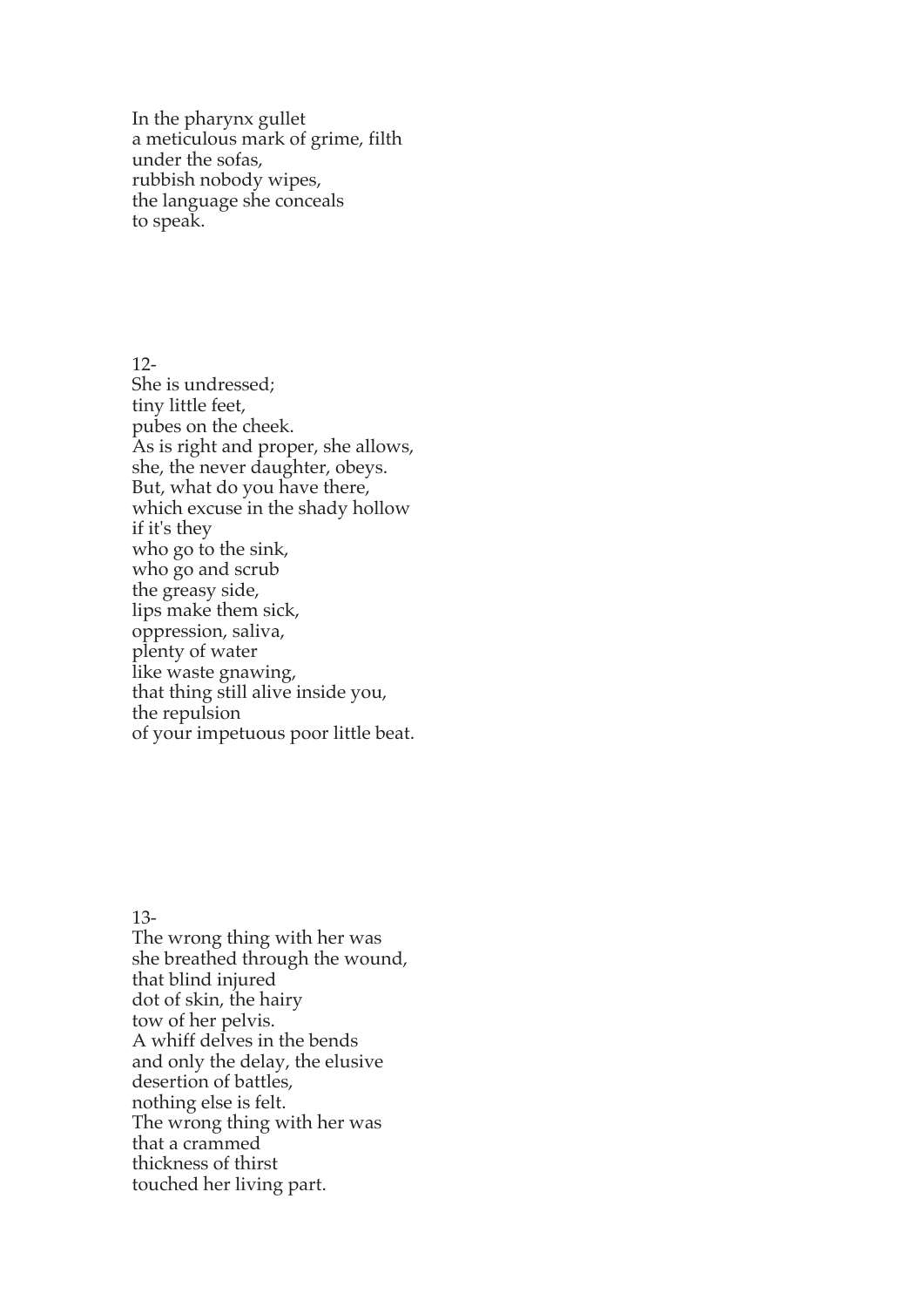And there, in the pettiness, in the mere nothing of safeguarding, it's tense every moment when she in vain shuts the sore place.

14-

At the beginning, she stopped hearing the cricket's sound; she felt water running through a maze, a merciless bell on flakes on scabs, a squash, something pierced by the compression of air; at the beginning, it was a certain itch on the wound. Then, like a deaf file dull with lead, a file, a granulated bar born to erode, became dumb as well. When she closed her eyes it was her who turned and vanished swallowed by a whistle of hordes. To prevent something from happening, she repeated herself, shouldn't hear the blurry dialect, the heroically ignorant language they read in a low voice, obscene monograms on the latrines. As deaf as a post, as a complete post that fence she is held from, as deaf as a post, she hears no more the bang bang of shots; since then, only smell impregnates her, latent soaking of fire burning her.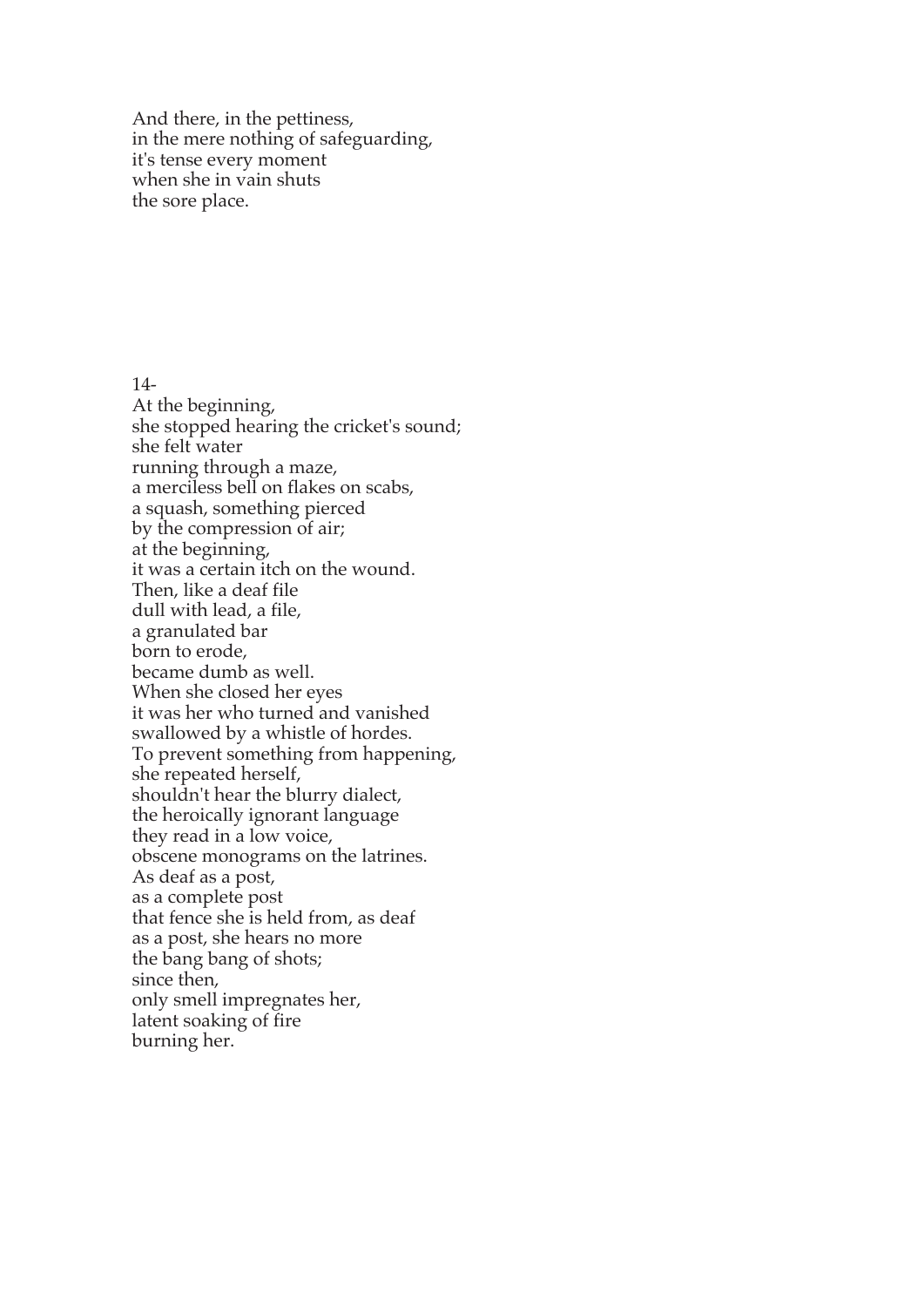15- She tried, for the last time, to escape not. If she escaped not there'd be no need for witnesses, neither accomplices, nor an usher; no livid colouration of skin would denounce the stroke. Like a phantom obedient in its perfection, she hid behind white sheets, smoky flow of the visible like a joke of air, which in sleepy entrances, wears out.

16- Flesh store and fingers sticky with dry blood, flies buzzing on guts, and the exhausted lean semen bumping and stinking. Inside her pregnant viscera, the private maternal inventory of coldness.

17- Later and in her son the fatal stab of platforms repeated the unavoidable scene, literal of legs caught under the abundant iron of death.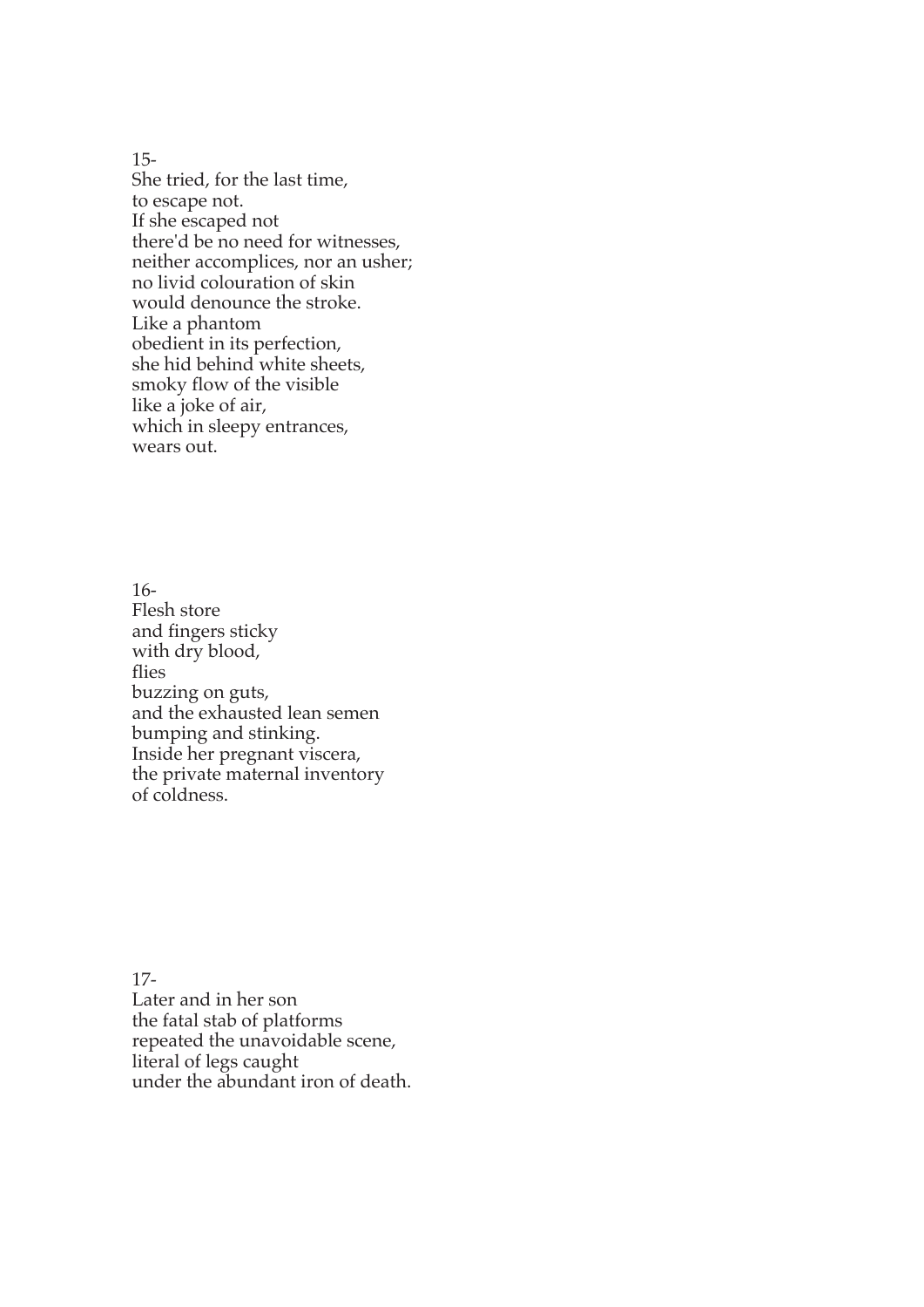18- Transparent nothing, pale bright bluish nothing. Harmless splash of your blood, and the usual story, same eternal story of the murderer's crime in the farce of your period, that thing in your groins shaming and staining him, and then it dries, it dries.

19-

She doesn't rest in peace. They put chrysanthemums in her dark chamber, a key in the hidden place. She neither sleeps nor rests, never finishes dying. It warps the skeleton and mingles with dust. At the edge of the hole they pray, clean stones from the rubbish heap and kill her again. She doesn't rest in peace In the sons' eyes a tumulus of hatred burns, not digging nonsense. Even the nettle bleeds in the stove. And it's not a mistake, she who lies there dead is not yet dead. Steady hands sprinkle the ashes press the kneading, cut my bread.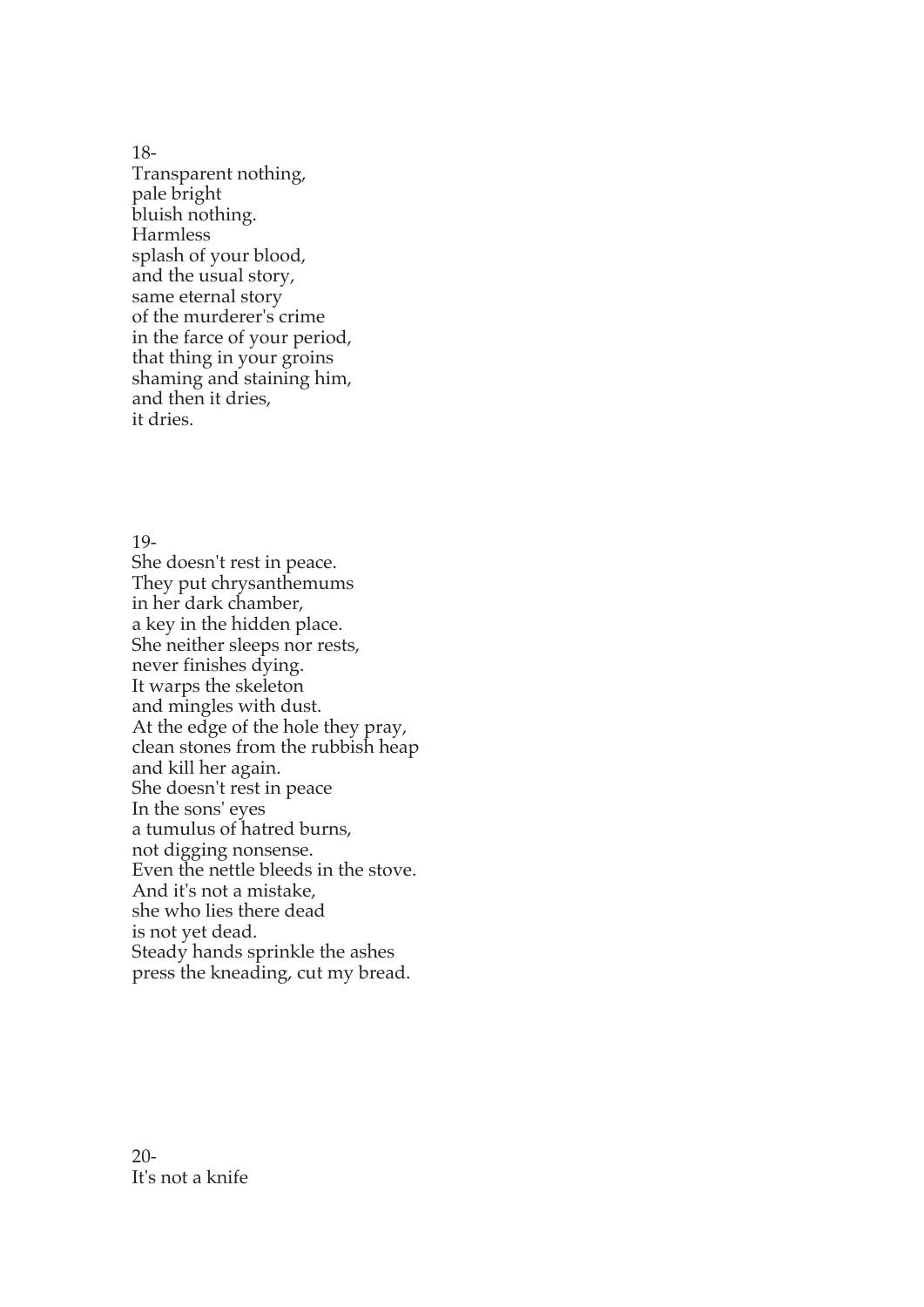of cold sheet, angled profile to the thick handle; promise of limit. With no up to where of the humid. If it were a knife it'd keep standing on what resists. If it were, I would then clean it, and putting it away, would not remember. As knives remember not. If it were, every time my hands are in the pocket, I would feel it would say "here it is, now yes, now you could not" it would say no matter the time the place "try now, now if you can". In plural, because it's never tired and smells nothing, sees nothing, therefore it doesn't care, not knowing to distinguish. As distinguishes not, neither is suffocated nor dizzy. It's not, since my hands are in the pocket and bleed not, wounded to death, bled. As you don't see me poured; As I'm not. It's not a knife, a guillotine, an axe, a sickle. It's not a dagger, a lance. Tanners would not recognise it, nor grinders would. They come twice a month, they say "Ma'am, anything to sharp?" And what could  $\overline{I}$  say about this which is not a penknife, a dirk, a sabre; if it were would do for food as well. The baker knows, the butcher knows. That is good to cure knows well the doctor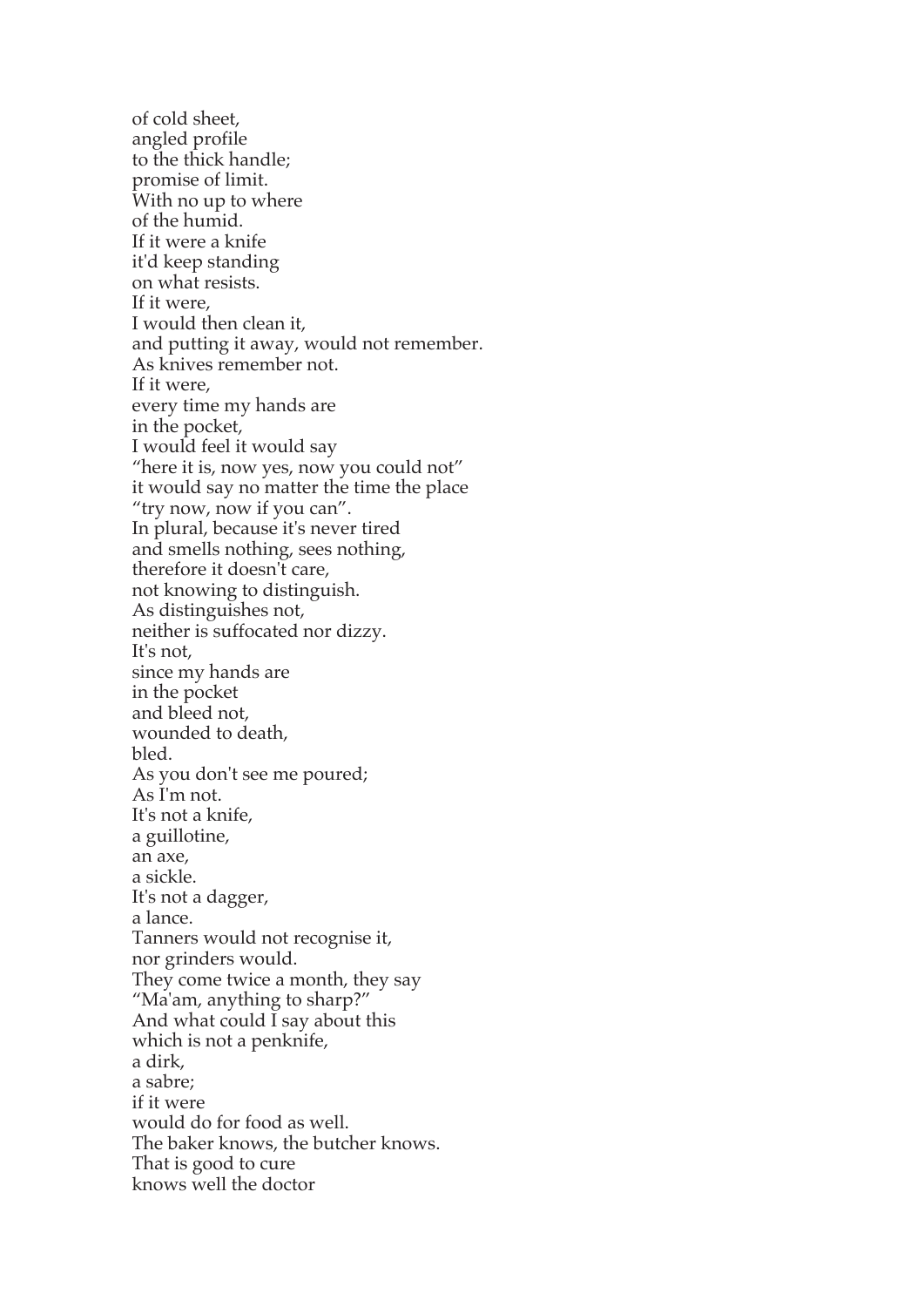| If it were a knife                       |
|------------------------------------------|
| today, right now,                        |
| if it were my hand what I forget,        |
| if it were a mirror-like blade           |
| I would see myself as through a crevice, |
| not worthy, not enough to,               |
| not enough.                              |
| It's not.                                |
| It's what there's not.                   |
| There's not.                             |
| And not.                                 |
| A weeping is not enough,                 |
| because it's not a knife and never ends. |
|                                          |

## **Ella, la nunca hija**

"...y yo vi el nervio desollado, la incurable herida de tu cara que era todo el coraje que tenías". Ted Hughes "Cartas de cumpleaños"

1- Todo comenzó con una mentira, fumigando. Bocanadas de tufo entre las manos, la combustión de los mazazos sobre el país vaciado de los cuerpos; el golpe religioso de la desinfección.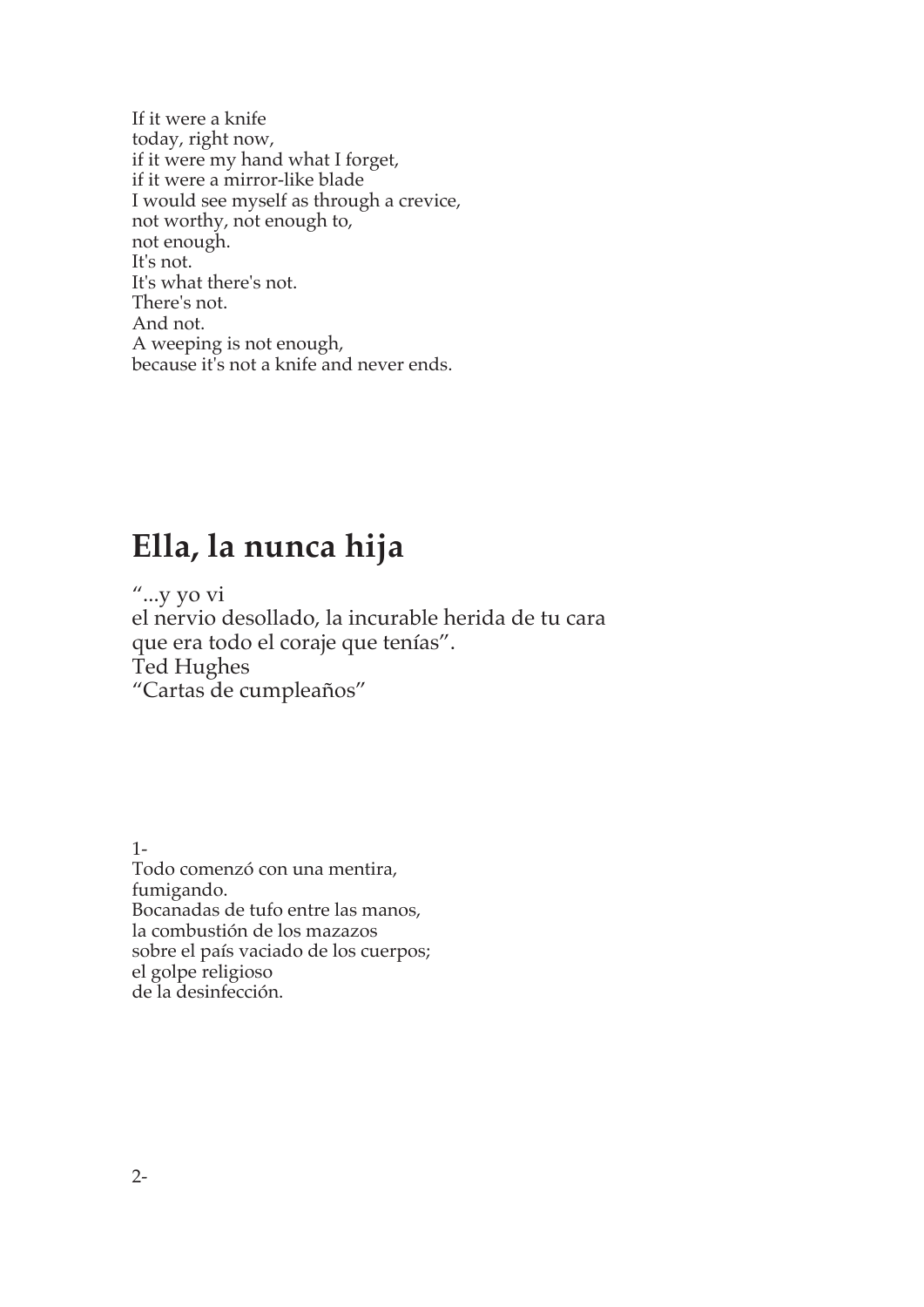Salí disparando con pasos largos, abuela, corré, no te des vuelta, están ahí, corré, te están mirando; hacia el otro lado, disimulá, ahora disimulá, no grites, quién te auxiliaría ahora si estás sólo vos para hacer el juego; aflojá eso adentro, tené paciencia, sólo son cuerpos que te amenazan, te vigilan, sólo con sus cuerpos presionan y atestan. Como un esclavo sin amo que no suplicara, que no tendría a nadie a quién rogar, tené paciencia y olvidate; pronto el último estará a raya, en su quemadura ya el último y habrás muerto. No intentes juntar las piernas, Ya están desprendidas, ¿no ves?, aunque hayan sacudido la aceitunada piel de la furia, no te desacomodes, ves de a poco no va quedando nada, guardate en los dedos, quedate inerte, guarda el estrangulamiento de las uñas, y no te hagas más la muerta; es lo mismo, será lo mismo, ahora yo seré la suplente, abuela, la que se expresa en tu lugar omitido, la que hace tu papel en mi garganta.

3- ¿Pudiste ver la mueca? ¿Tenía dientes ojos la batahola, eso despellejado pegándote, la tanda convulsiva del esperma? Así, sin el novio tu vello nupcial,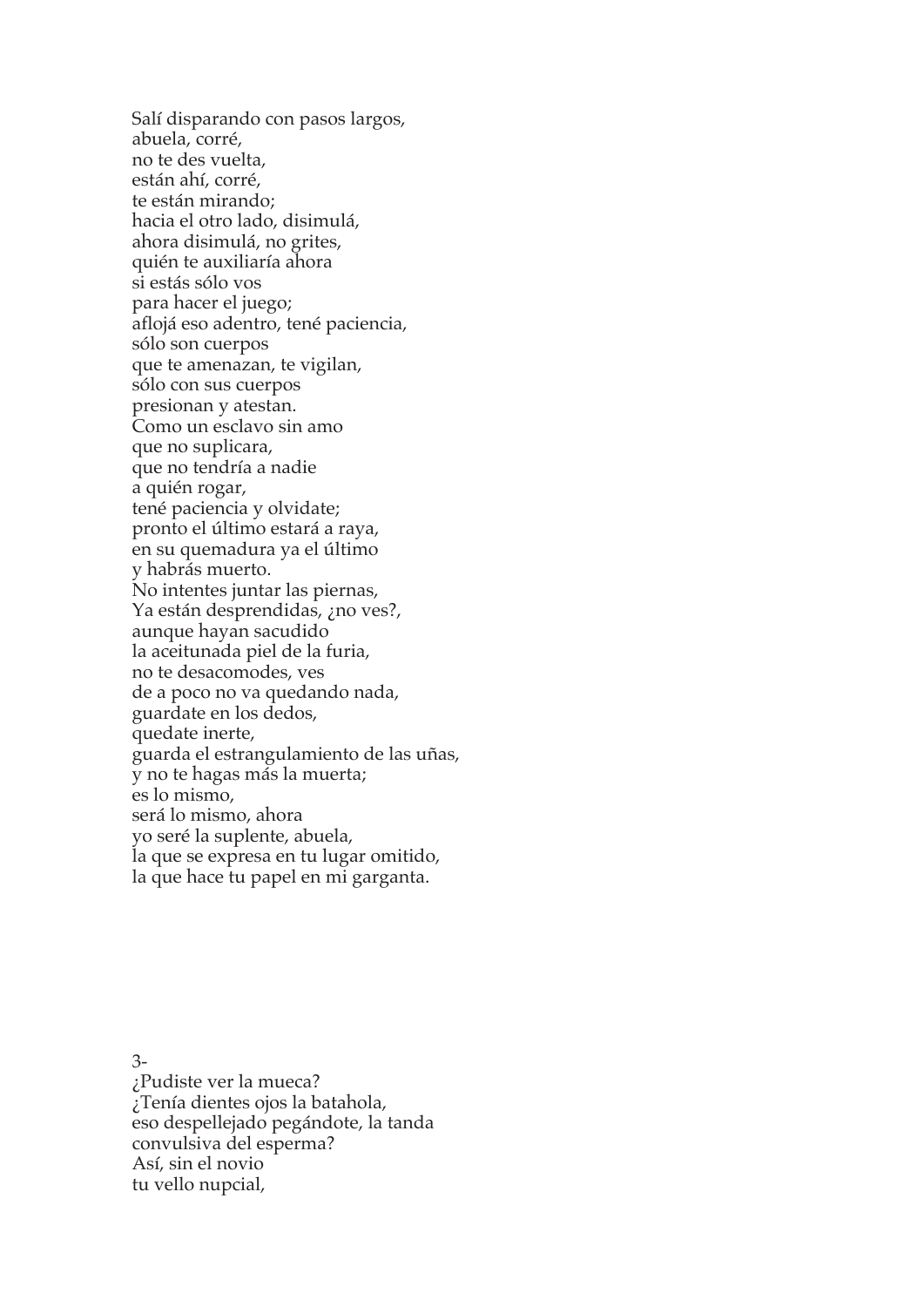sin la cuchilla fresca del deseo, tan inofensiva, tan aterrada; no llores, abuela, cada tres horas se endurecen duelen mis pechos, duele el chillido de tu hambre que me llama, la sed de lavarte con sangre dentro de mi cuerpo.

4-

Pretendías engañarlos. Te guardaste los pechos debajo de la camisa larga, las caderas bajo un bombachón, te calzaste los zapatos de tu hermano. Querías escapar, huías. Pero te cortaron el paso, juraron por su sangre regar con semen la tierra desquiciada, y te atraparon, no creían en el empuje de tus nalgas, en el acabamiento del pubis, que inagotable, postergabas. Se les enviscaron los ojos y no te pudiste zafar; así, fuera de quicio se amontonaron copiosos, así, en contorsiones creció la guillotina entre sus piernas. Después, te arreglaste la cintura, el pelo, como quien se levanta del diván de un amante; sólo que entonces ni ropa tenías, ni quien te prestara una pollera, ni una cinta para la cabeza ahora que ya no engañás a nadie, ahora que todos saben y yo te miro, y no te saco la vista de encima, ahora que miro cansada de mirar.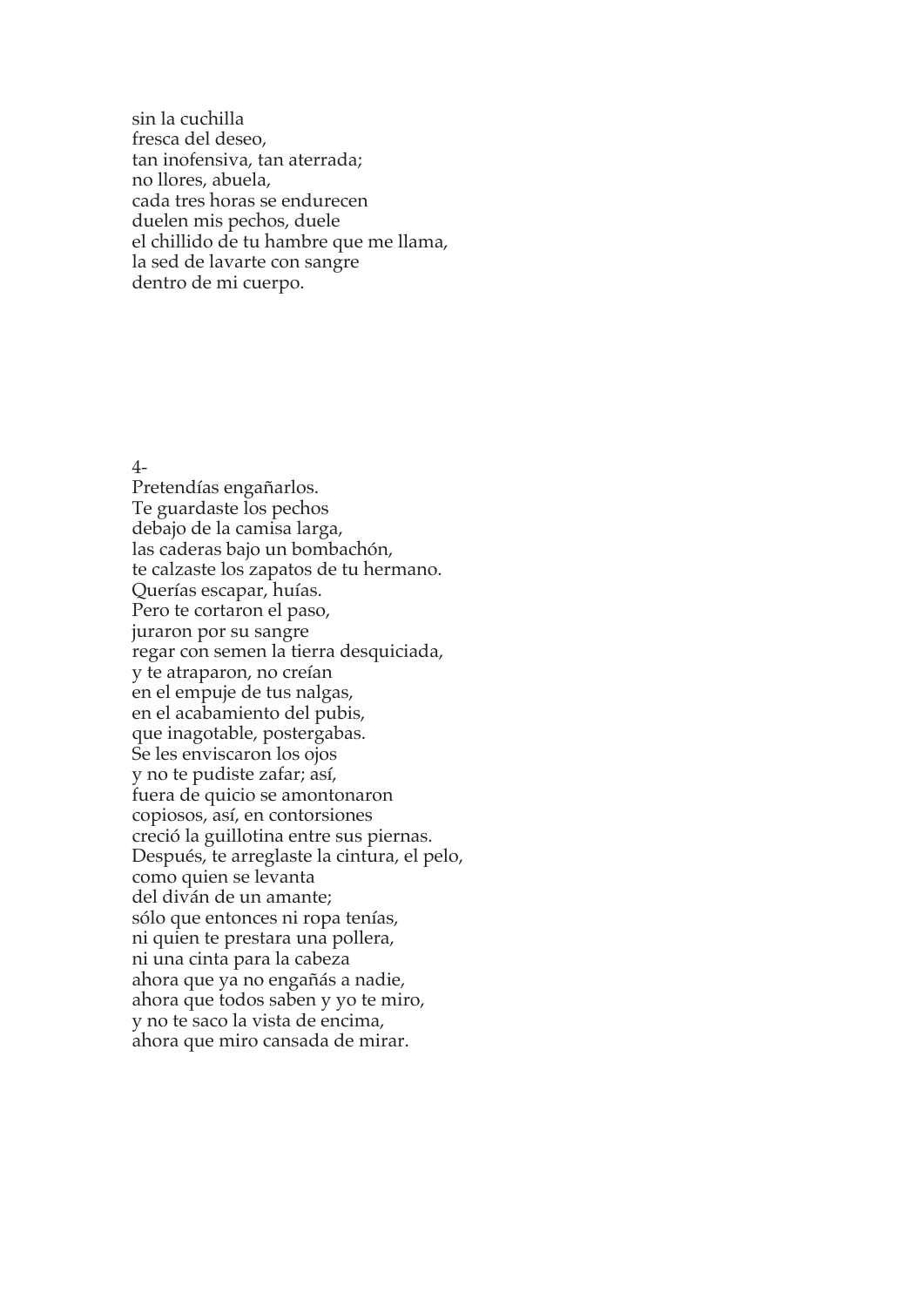#### 5-

Después de la escena tiraron tu ropa en un basural, y vos, casi sin darte cuenta, te dormiste. Después de la escena te dejaste doblegar el vientre, su grieta lineal, lo doméstico de tus vellos entre los muslos.

Una sonámbula que ya no siente el desgarrón, una sonámbula duerme en el cuarto de los niños, anda con corsé; pasea por la casa con la lengua de él adentro, con su lengua rechinando los dientes. Sentiría vergüenza, ese rubor de quien tiene algo que perder, si tuviese un rostro. Pero en esa casa ella camina con los ojos salpicados de gotitas sin luz, más oscuro que la ausencia de luz, más oscuro, más viscoso.

Después de la escena, otros profanaban, ensartaban su cuerpo, su ropa en un cordoncito en la soga del patio de la casa familiar en la soga del patio de la terraza la terraza que miraba a un callejón, y la lengua adentro, y un disco plano; tu cara un disco plano que sirviese para arrojar, un disco de atletas, de gladiadores, un disco que fuese más rápido cuanto más rápido lo lanzasen, una lámina circular de piedra o de metal, una oblea, una placa, cosas muchas veces repetidas, cosas como larvas, como suturas, la fétida constricción del rostro.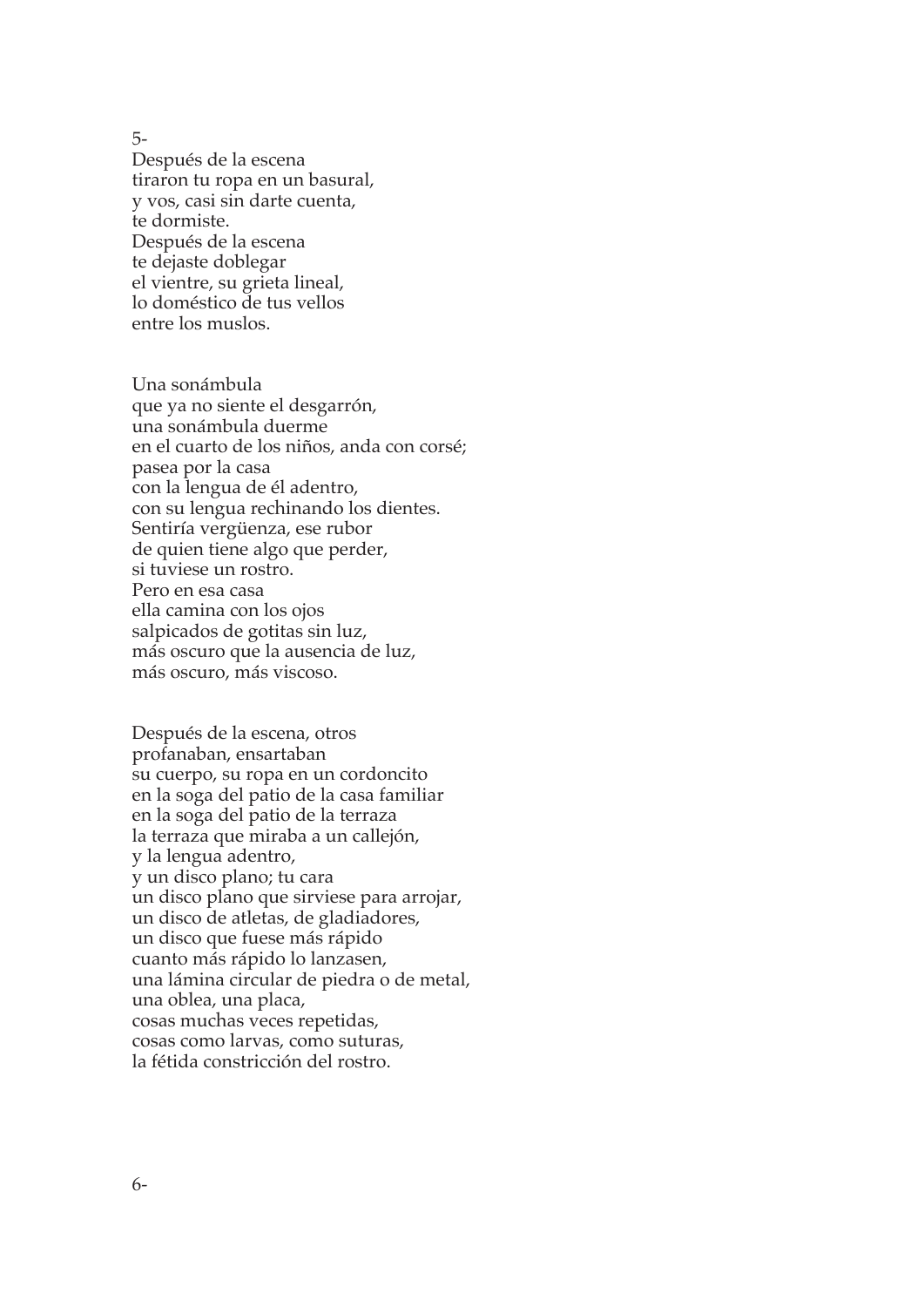No podías volver a tu casa sin comida; mejor era escurrirse, era mejor esconderse en un lugar cualquiera y ver la sangre que corría como el pescuezo de una gallina, ver con la sangre el cacareo del pescuezo de la gallina como cuando eras chica; ver ese algo que se frunce, se retuerce algo que se curva y se arremolina, una cohorte de males, un ejército de rabiosas voces deformadas, y la cabeza como un guante que se da vuelta y la sangre que corre, rocía tu pollera vacía de comida, vacía de no poder volver. Entonces, para que no se enteren, para borrar tu huella, porque no podías volver sin comida, lo diré de una vez, abuela, caminaste ciega como un equilibrista haciendo pruebas en la cuerda, ciega, porque no había nadie, para nada tus pasos el silencio y el tomar aire en el palco, para nada esa suerte de púlpito donde medir tus pies, alzar tu pelo hacia las luces pensando 'miren qué prueba, observen qué destreza'; lo diré de una vez, abuela. el circo está vacío, ahora soy yo la que recoge los brillantitos de tu bombacha blanca que irisaban su cavidad desde lo bajo.

7- Y la otra sangre la que no corre, la del olor ácido de las mujeres de la sangre que no les corre. La sutura de las piernas, su puntiaguda rigidez, algo mutilado invisible sobre la arena,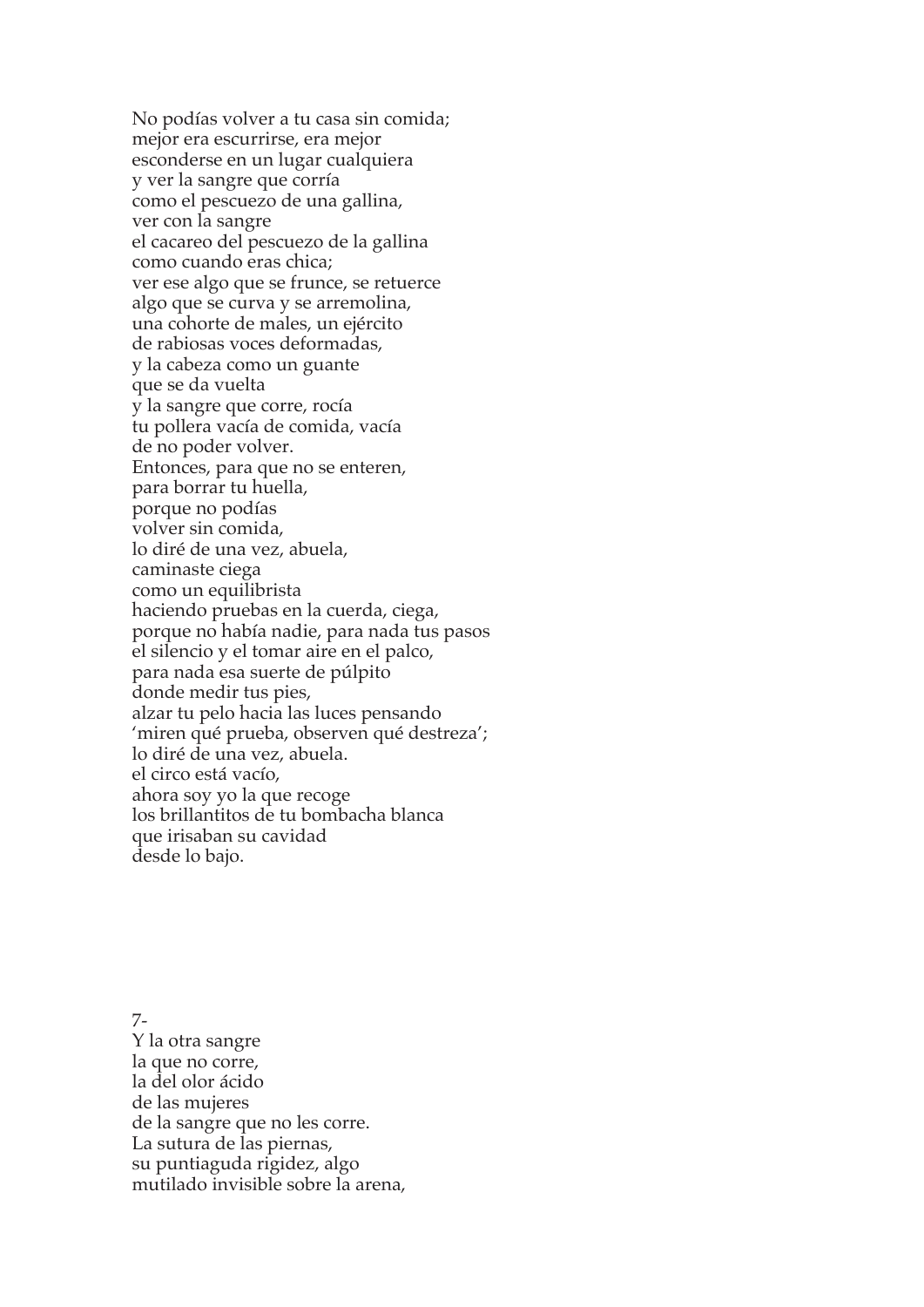sobre la arena hasta el mar, hasta el mar que se come el barco; sobre la arena del destierro que disuelve se bebe las tinajas de lunares, y el aire cerrado, cóncavo, paladas en la respiración, que empuja arrastra los raídos vestidos de las mujeres de la sangre que no corre.

8-

No es calladita la muerte, hace ruido el pulsador, ruido la placa. Le hace ruidos la muerte como un estropajo que frota su rígida aspereza. Entonces ella canta, canta para no escuchar; no le cuesta nada pasearse con la orquesta, con todo el griterío atirantado. Pero luego se levanta, se arma, mete ruido, cruje el vocerío, y ella canta para no escuchar el aliento desinhibido, el rugido de madres plañideras, la acumulación bulliciosa del acero. Ella canta la tonada el tarareo del impacto en la nuca las sienes. Si la obligan, no le cuesta nada no escuchar la pedrada, por eso ella canta y canta bajo la marea comprimida de su voz para ahogar en bóvedas a la muerte.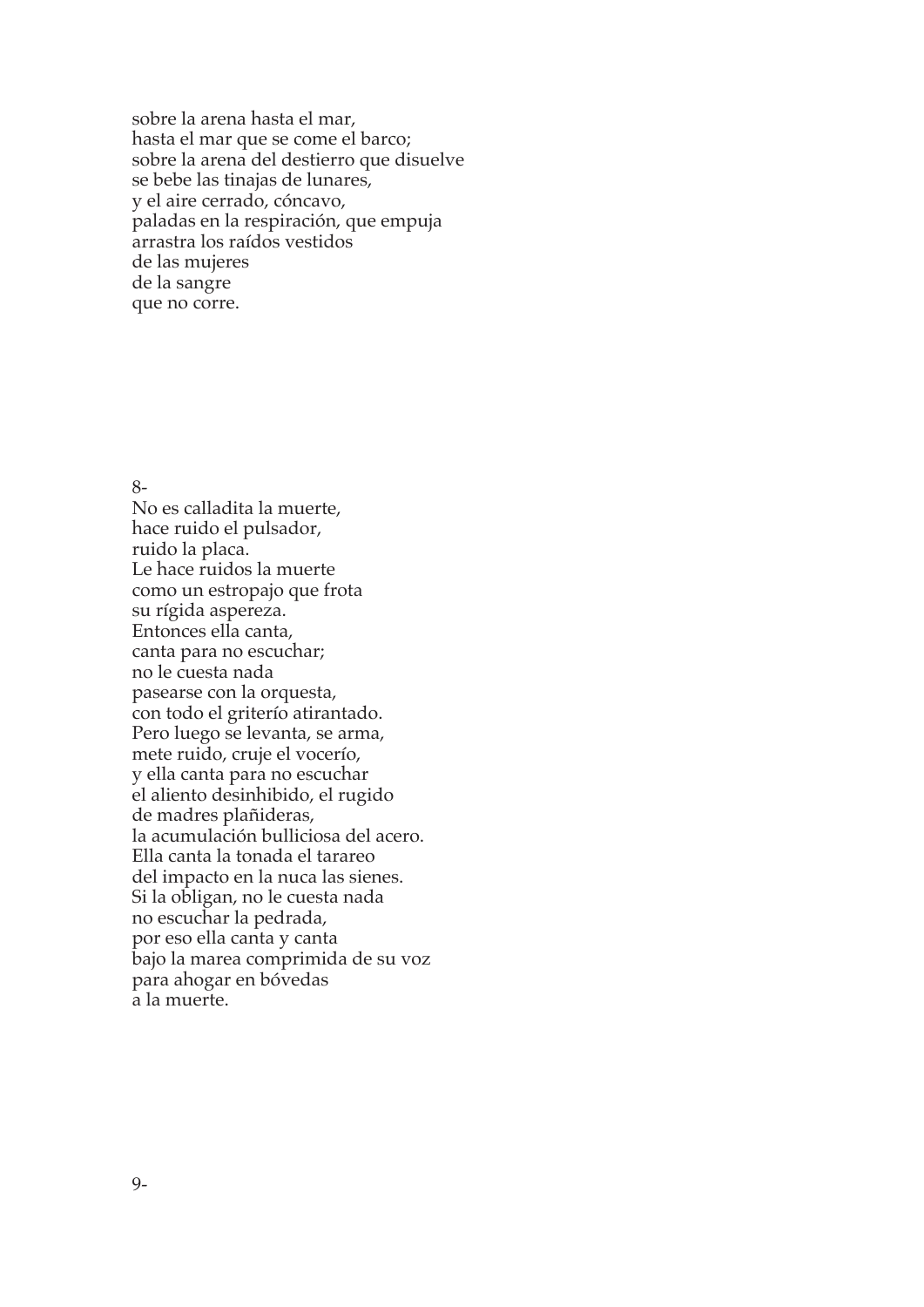Decidió no cumplir más años, igual, no estaba segura de su edad, si al tiempo de la siembra, si cuando parió la vecina o cuando enfermó su hermano más un año menos dos, tres años más grande, cuatro más chica; ya no cumpliría. Huérfana desde esa fecha incierta, huérfana de padre como quien dice sin dueño, como quien dice un conventillo, una vivienda conventillo su cuerpo usurpado, usurpado el dormitorio, el patio, usurpada la cocina donde ella machacaba la carne la trituraba, hacía purecito para los desdentados. Bestialmente maquinal no tener más padre, no cumplir más años; maquinal la cabalgata sucia y el olor llagado de esa legión de muecas, maquinal el crac crac de los dientes en la flojedad de los labios. No hacía falta padre, como no hizo falta sábanas para el desperdicio del semen, allí, asida al portón; porque estaba dispuesta y no tenía padre. Ella, la insistente complacencia en machacar.

10- No habló durante algunos días, no tenía nada que decir; petrificada en su garganta una afluencia estrujada de hormigas, un amontonamiento de sogas, volutas de un humo pegoteado de insectos, de bichos raros,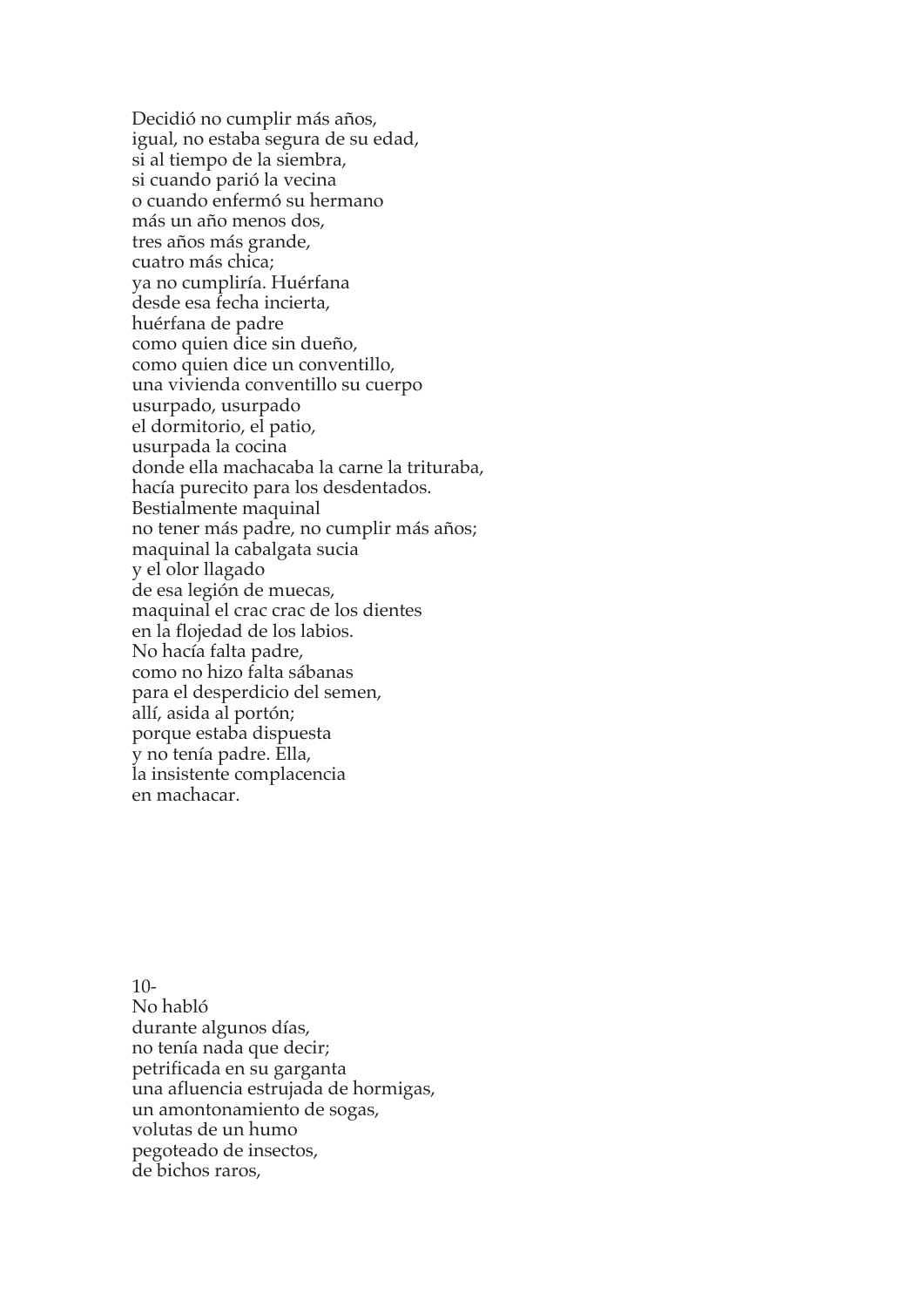un pilón abarrotado de trapos en el corralón de su garganta, allí donde ella guarda un agua entumecida, oxidada, en esa palangana, ahí, la atrofia del latido, lo no versificado de su miedo.

11-

El resto fue ocultar lo que ya no sería ella, eso que ya no era ella, la pelusa con que se atraganta, el vello tenue de su idioma. En el tragadero de la faringe una huella meticulosa de la mugre, roña debajo de los sillones, esa basura que nadie limpia, el idioma que ella oculta para hablar.

 $12 -$ 

Ella es desnudada; los pies diminutos, vellos sobre la mejilla. Como corresponde, ella se deja, ella, la nunca hija, obedece. Pero, qué tenés ahí, qué excusa en el hueco sombreado si son ellos los que van al fregadero, los que van y se restriegan el costado grasiento, les da asco de los labios la opresión, su saliva, lo sobrado de las aguas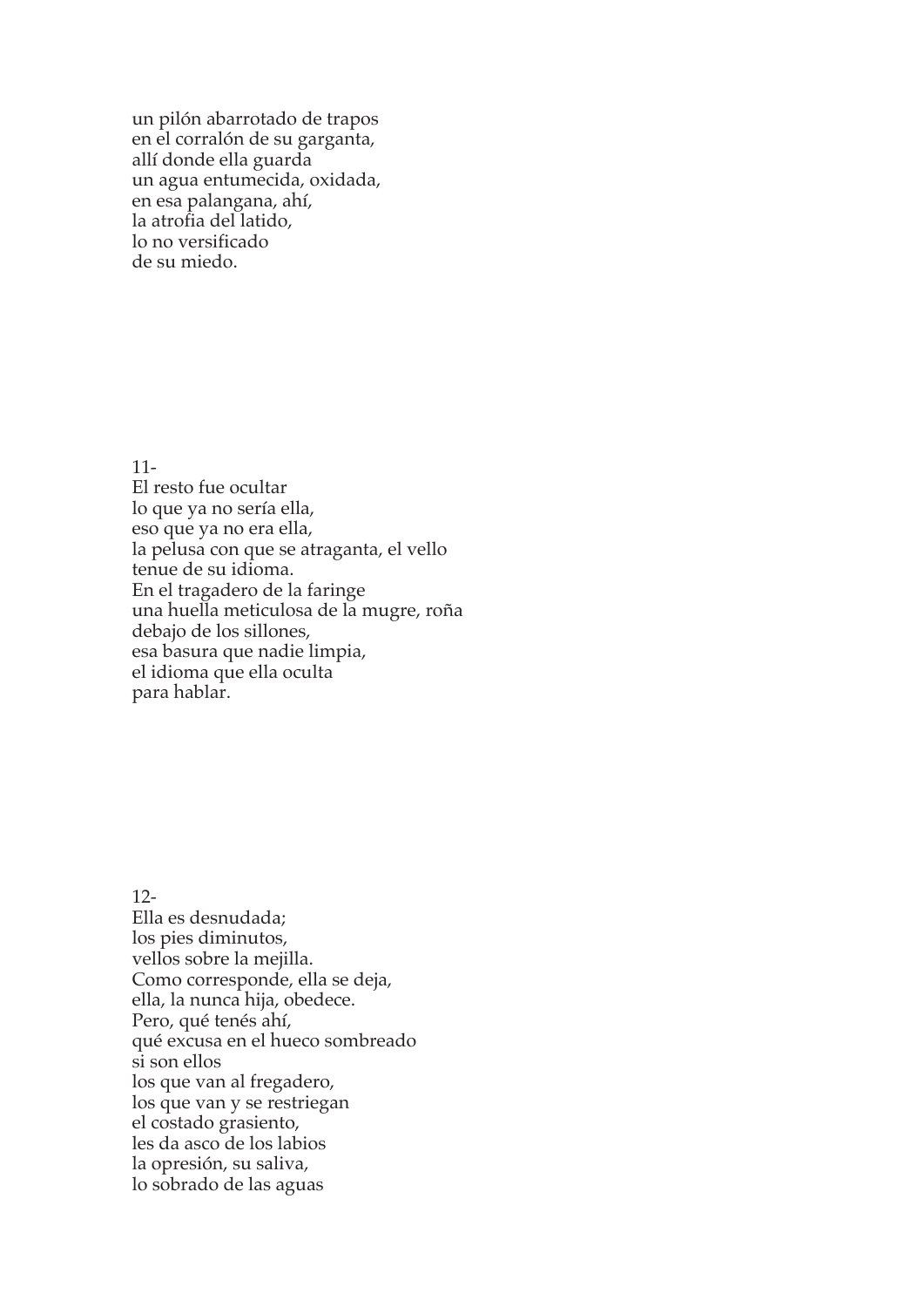como un desperdicio que roe, eso que aún vive en vos, la repulsión de tu impetuoso latidito.

13-

Lo malo en ella era que respiraba por la herida, ese punto ciego llagado de la piel, la estopa pelviana de sus pelos. Un soplido hurga en los recodos y salvo el retardo, la esquiva deserción de las batallas, nada se deja sentir. Lo malo en ella era que un grosor amontonado de la sed la tocaba en lo vivo. Y ahí, en la pequeñez, en la nonada del resguardo, es tieso cada instante en el que ella cierra en falso la rozadura.

### 14-

Al comienzo, dejó de oír el ruido de los grillos; sintió un agua deslizándose por un laberinto, un timbre ensañado en escamas en costras, un aplastamiento, algo perforado por la compresión del aire; al comienzo, fue un cierto picor en la herida. Después, como una lima sorda embotada con plomo, una lima, una barra granulada nacida para desgastar,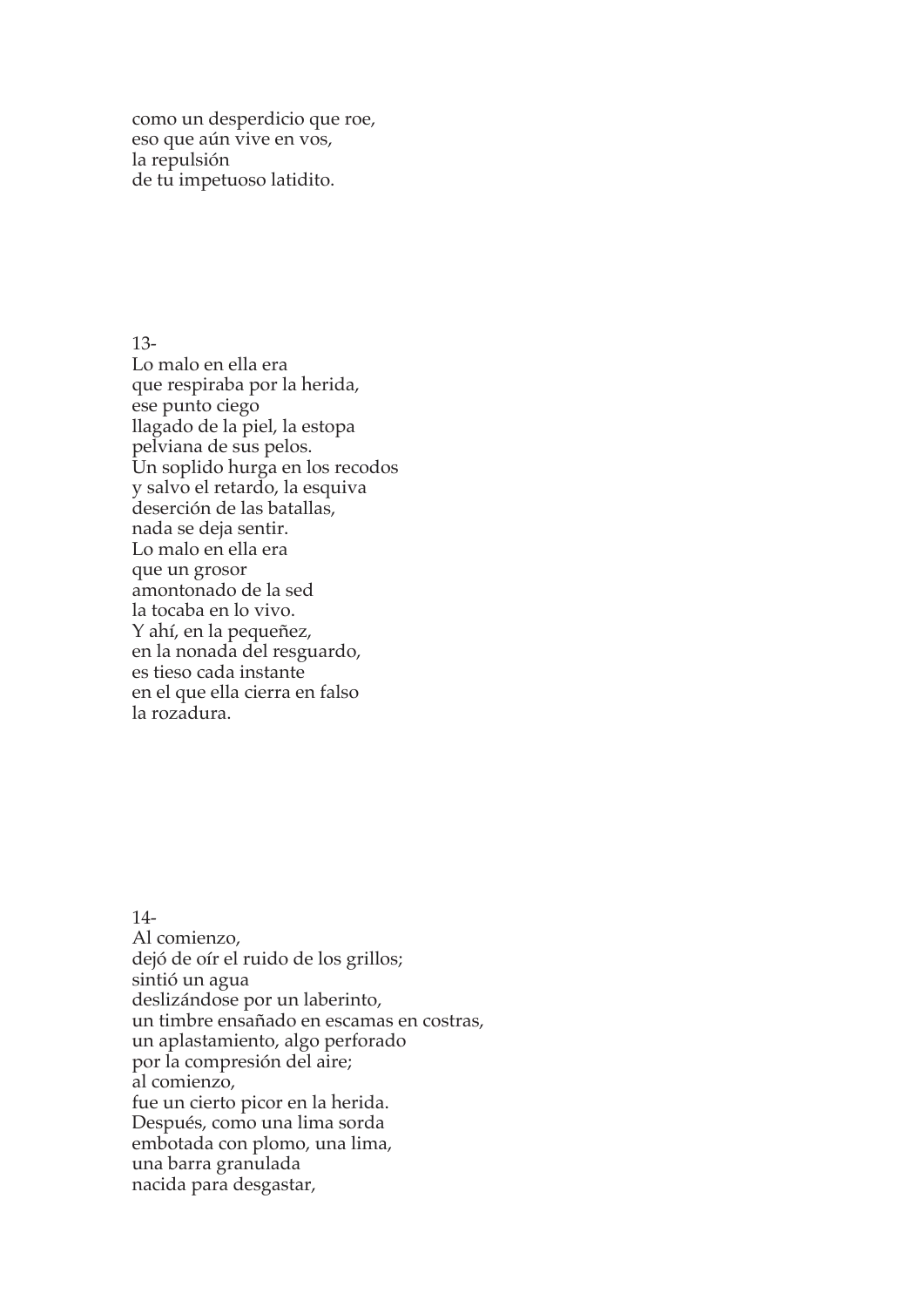se hizo también muda. Cuando cerraba los ojos era ella la que giraba y se desvanecía deglutida por un silbido de hordas. Para que algo no ocurra, se repetía, no debía oír el dialecto confuso, el idioma heroicamente ignorante que ellos leían a media voz, los monogramas obscenos sobre las letrinas. Sorda como una tapia, como una tapia enterita esa valla donde se sujeta, sorda como una tapia, ya no escucha el bang – bang de los disparos; desde entonces, sólo el olor se le impregna, la mojadura latente del fuego quemándola.

15-

Intentó, por última vez, no escapar. Si no se escapaba no le harían falta testigos, ni cómplices, ni un ujier; ninguna coloración lívida de la piel delataría el golpe. Como un fantasma que obedece en su perfección, se escondía detrás de sábanas blancas, ese deslizarse humoso de lo visible como una burla del aire, que en accesos adormecidos, se gasta.

16- Tienda de carne y dedos pegoteados en sangre seca,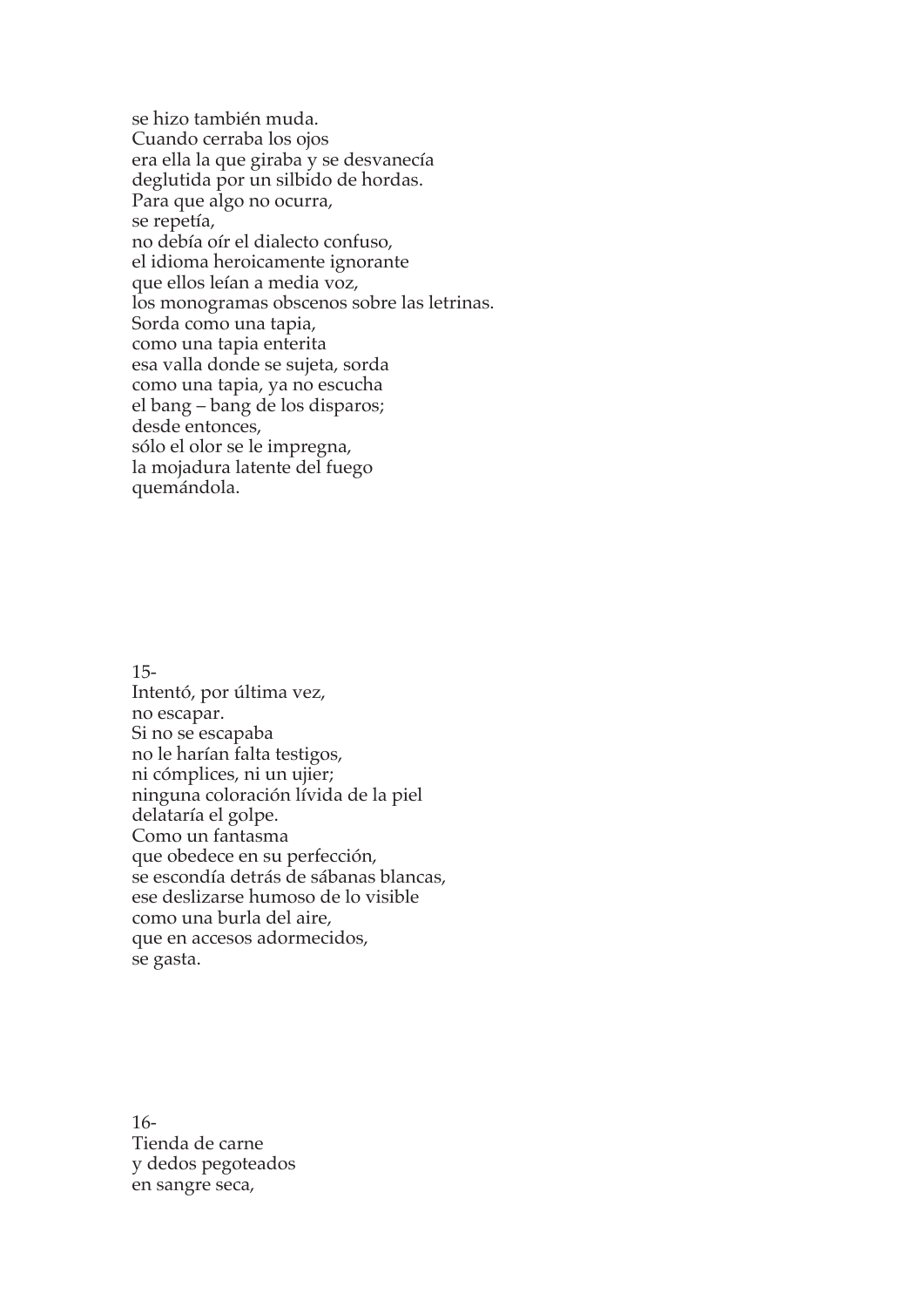moscas que zumban sobre tripas, y el agotado semen magro que se le zampa y le apesta. En lo preñado de sus vísceras el maternal inventario íntimo del desamor.

17-

Más tarde y en su hijo la cuchillada fatal de los andenes repitió la escena ineludible, lo literal de las piernas atrapadas bajo el hierro abundante de la muerte.

18-

La nada transparente, la nada de la palidez brillantemente azulada. La salpicadura inofensiva de tu sangre, y la historia de siempre, la misma eterna historia del crimen del asesino en la farsa de tu regla, eso de tus ingles que simula y lo mancha, y luego se seca, se seca.

19- No descansa en paz. Ponen crisantemos en su cámara oscura, la llave en el escondrijo. No duerme, no descansa,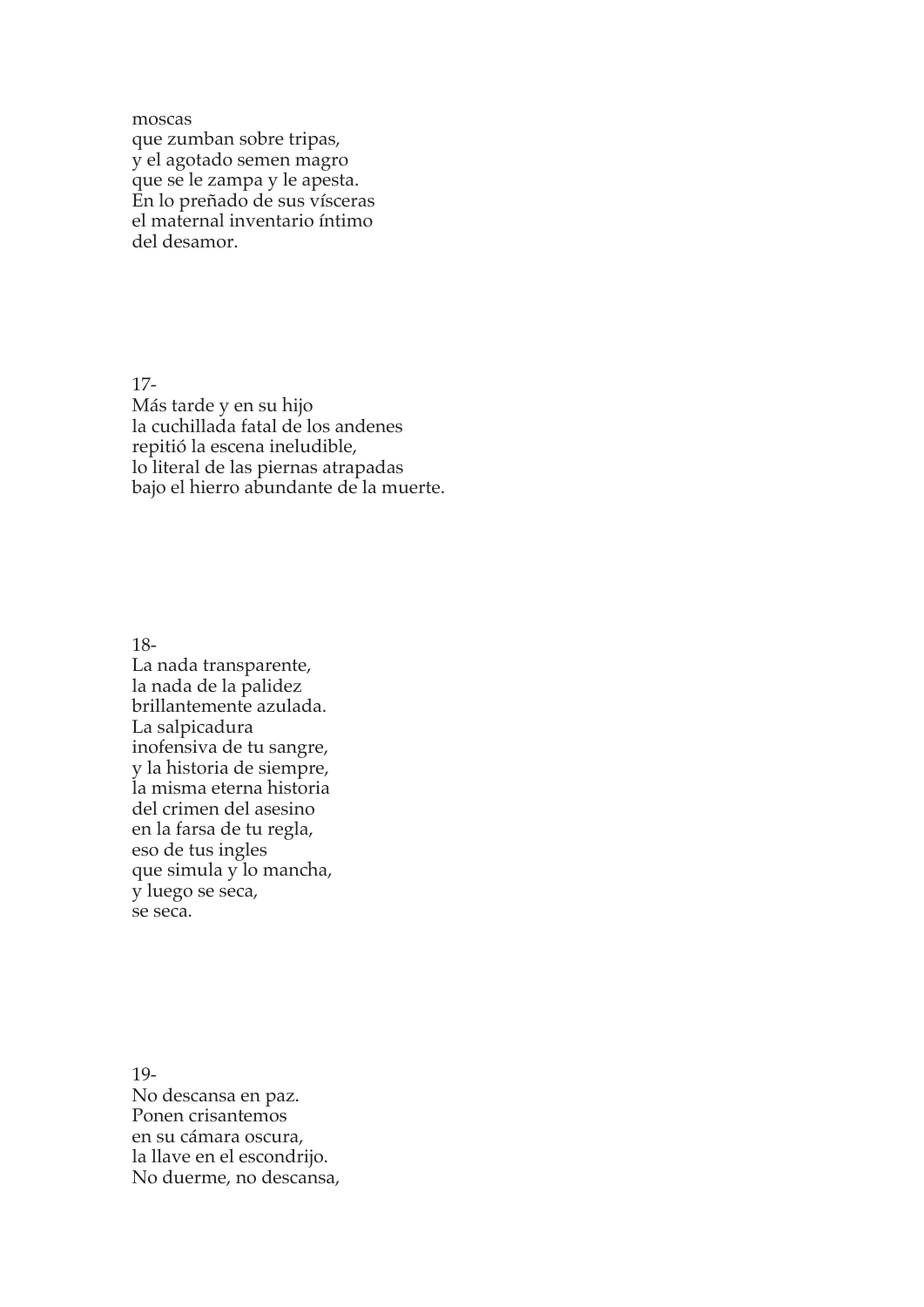no termina de morir. Se vence el armazón y se confunde con la tierra. Al pie del hoyo rezan, limpian las losas del pudridero y la vuelven a matar. No descansa en paz En los ojos de los hijos se quema un túmulo de odio que no cava niñerías. En el hornillo hasta la ortiga sangra. Y no es una equivocación, la que ahí yace muerta todavía no murió. Firmes manos que rocían las cenizas aprietan la amasadura, cortan mi pan.

20-

No es un cuchillo de lámina fría, de perfil en ángulo hasta el mango espeso; la promesa del límite. Sin ningún hasta dónde de lo húmedo. Si fuese un cuchillo se quedaría de pie sobre eso que resiste. Si fuera, lo limpiaría después, y al guardarlo, no recordaría. Porque los cuchillos no recuerdan. Si fuera, cada vez que pusiera mis manos en los bolsillos, lo sentiría me diría 44 'aquí está, ahora sí, ahora no podrán' me diría no importa la hora el lugar 'intenten ahora, ahora si pueden'. En plural, porque él no se cansa y no siente olores, no ve, entonces no le importa, no sabe distinguir. Y como no distingue